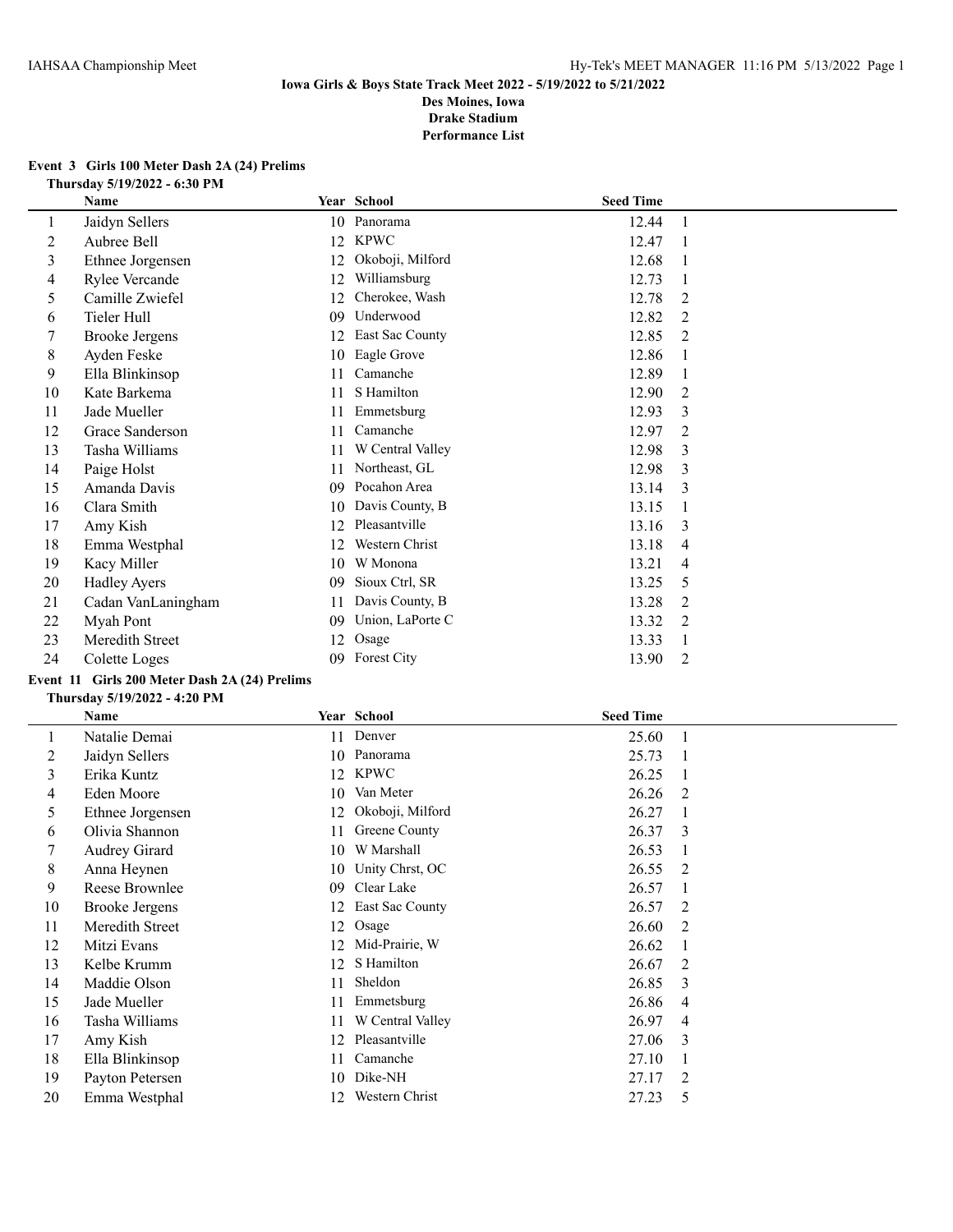|                | Event 11  (Girls 200 Meter Dash 2A (24) Prelims) |    |                     |                  |                |
|----------------|--------------------------------------------------|----|---------------------|------------------|----------------|
|                | Name                                             |    | Year School         | <b>Seed Time</b> |                |
| 21             | Emma Hynick                                      |    | 12 Monticello       | 27.23            | $\overline{2}$ |
| 22             | Cadan VanLaningham                               | 11 | Davis County, B     | 27.24            | 2              |
| 23             | Regan Van Wyhe                                   | 12 | Cent Lyon           | 27.28            | 6              |
| 24             | Ashlyn Kovarna                                   |    | 10 Hinton           | 27.38            | 3              |
|                | Event 19 Girls 400 Meter Dash 2A (24)            |    |                     |                  |                |
|                | Thursday 5/19/2022 - 7:00 PM                     |    |                     |                  |                |
|                | Name                                             |    | Year School         | <b>Seed Time</b> |                |
| $\mathbf{1}$   | Reese Brownlee                                   |    | 09 Clear Lake       | 57.96            | $\mathbf{1}$   |
| $\sqrt{2}$     | Mitzi Evans                                      |    | 12 Mid-Prairie, W   | 58.97            | $\mathbf{1}$   |
| 3              | Erika Kuntz                                      | 12 | <b>KPWC</b>         | 59.02            | 1              |
| 4              | Meredith Street                                  | 12 | Osage               | 59.29            | $\overline{2}$ |
| 5              | Madison Brouwer                                  | 11 | Sibley-Ocheyedan    | 1:00.57          | 1              |
| 6              | Lizzy Van Utrecht                                | 11 | Eddyvl-Blakes/F     | 1:00.93          | 2              |
| 7              | Jasey Anderson                                   |    | 10 Estherville-LC   | 1:00.96          | $\overline{2}$ |
| $\,8\,$        | Kyndra Gramstad                                  |    | 09 W Lyon, Inwood   | 1:01.23          | 3              |
| 9              | McKenna Hohenadel                                |    | 12 Louisa-Musc      | 1:01.45          | 3              |
| 10             | Aliyah Humphrey                                  | 11 | Underwood           | 1:01.60          |                |
| 11             | Ashlyn Erickson                                  | 10 | S Hamilton          | 1:01.72          | -1             |
| 12             | Jenna Vonnahme                                   |    | 10 Pocahon Area     | 1:01.99          | 2              |
| 13             | Olivia Phillips                                  |    | 09 I-35, Truro      | 1:02.08          | 2              |
| 14             | Addie Nerem                                      | 10 | Tipton              | 1:02.27          | -1             |
| 15             | Liz Carbaugh                                     | 12 | Red Oak             | 1:02.33          | 2              |
| 16             | Hailee Pesek                                     |    | 10 New Hampton      | 1:02.56          | 3              |
| 17             | Anna DeBoef                                      | 11 | Pella Christian     | 1:02.60          | 3              |
| 18             | Alyssa Stille                                    | 10 | South Hardin        | 1:02.69          |                |
| 19             | Abby Winterrowd                                  | 10 | <b>OABCIG</b>       | 1:02.73          | 3              |
| 20             | Peyton Naeve                                     | 12 | Regina, IC          | 1:02.78          | 2              |
| 21             | Maddie Olson                                     | 11 | Sheldon             | 1:03.18          | 4              |
| 22             | <b>Molly Roling</b>                              | 09 | Cascade             | 1:03.19          | 3              |
| 23             | Reagan Seuntjens                                 |    | 09 MVAOCOU          | 1:03.22          | 4              |
| 24             | <b>Aubrey Decker</b>                             |    | 10 Denver           | 1:03.52          | 2              |
|                | Event 27 Girls 800 Meter Run 2A (24)             |    |                     |                  |                |
|                | Saturday 5/21/2022 - 10:40 AM                    |    |                     |                  |                |
|                | Name                                             |    | Year School         | <b>Seed Time</b> |                |
| 1              | Madison Brouwer                                  |    | 11 Sibley-Ocheyedan | 2:18.56          |                |
| $\overline{c}$ | Clare Kelly                                      |    | 11 Van Meter        | 2:20.74          | $\overline{1}$ |
| 3              | Mitzi Evans                                      |    | 12 Mid-Prairie, W   | 2:21.13          | -1             |
| 4              | Danielle Hostetler                               |    | 10 Mid-Prairie, W   | 2:21.93          | 2              |
| $\mathfrak s$  | Quinnlyn Schultz                                 |    | 09 Aplntn-Parksbg   | 2:23.82          | -1             |
| 6              | Lilian Nelson                                    |    | 11 Forest City      | 2:25.24          | -1             |
| 7              | Amanda Treptow                                   |    | 12 Jesup            | 2:25.27          | 2              |
| $8\,$          | <b>Bethany Warren</b>                            |    | 09 Forest City      | 2:25.37          | 2              |
| 9              | Addison Doughan                                  |    | 09 Clear Lake       | 2:25.50          | 3              |
| $10\,$         | Clare Wright                                     | 10 | Jesup               | 2:25.87          | 3              |
| 11             | Hillary Trainor                                  | 10 | Sumner-Fredrksbg    | 2:26.19          | 4              |
| 12             | Alivia Edens                                     | 10 | Tipton              | 2:27.02          |                |
| 13             | Addy Grimm                                       | 12 | Osage               | 2:27.14          | 5              |
| 14             | Ava Campbell                                     |    | 09 ACGC             | 2:27.70          | 2              |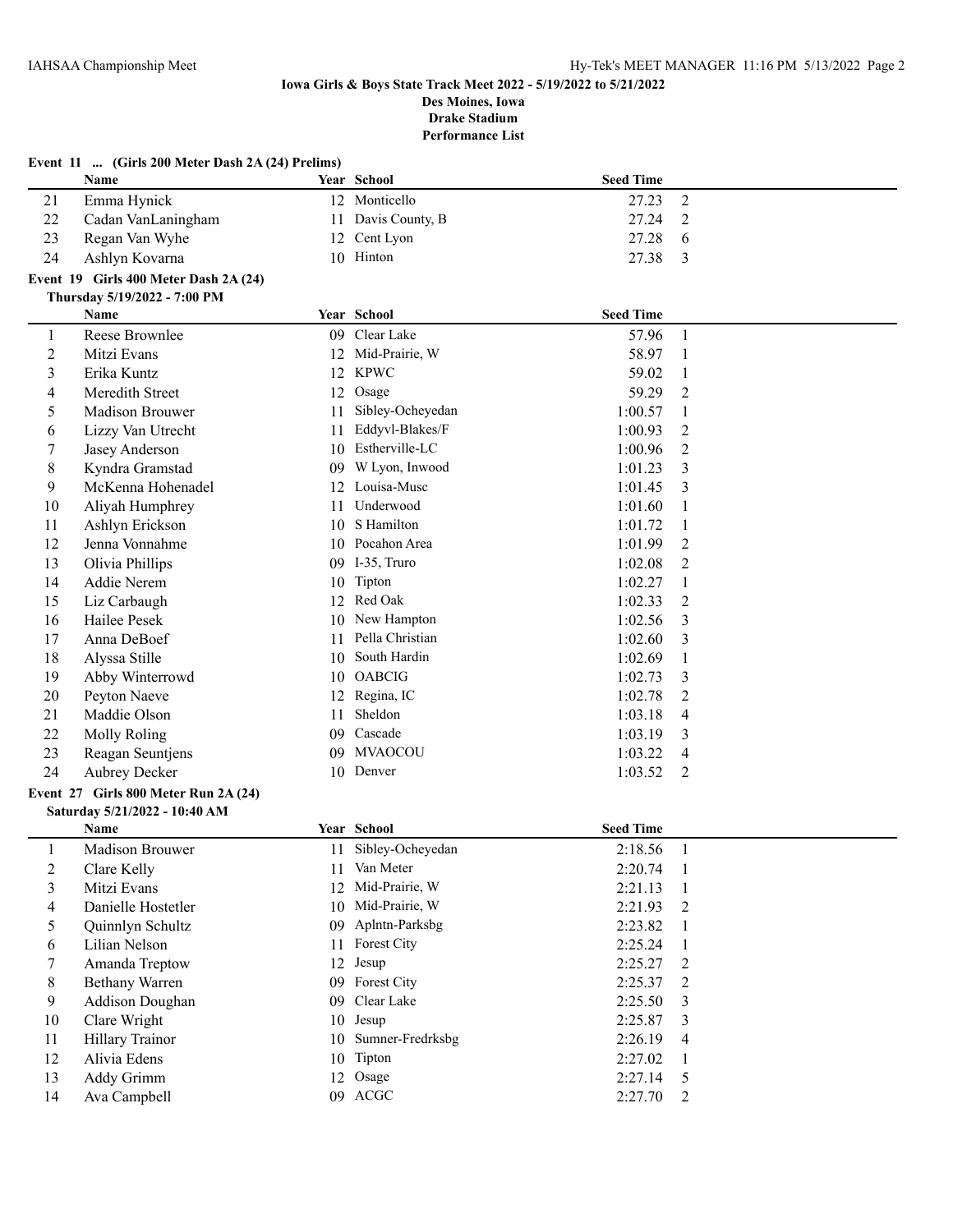**Performance List**

## **Event 27 ... (Girls 800 Meter Run 2A (24))**

|                | <b>Name</b>                           |    | Year School       | <b>Seed Time</b> |                          |
|----------------|---------------------------------------|----|-------------------|------------------|--------------------------|
| 15             | Kyleigh Foster                        |    | 12 Crestwood      | 2:28.17          | 6                        |
| 16             | Mayson Hartley                        | 11 | Clarinda          | 2:28.38          | 3                        |
| 17             | McKenna Hohenadel                     |    | 12 Louisa-Musc    | 2:28.39          | 3                        |
| 18             | Jaiden Groeneweg                      | 11 | Western Christ    | 2:29.15          | 2                        |
| 19             | Macy Engelson                         |    | 12 South Hardin   | 2:30.17          | 4                        |
| 20             | Mack Walter                           | 11 | Tipton            | 2:32.99          | 2                        |
| 21             | Chloe Judisch                         | 10 | South Cent Cal    | 2:33.07          | 1                        |
| 22             | Lauryn Kilstofte                      |    | 10 Roland-Story   | 2:33.35          | 1                        |
| 23             | Ellie Hull                            | 12 | E Marshall        | 2:33.72          | 2                        |
| 24             | Miella Struble                        |    | 12 W Monona       | 2:33.78          | 2                        |
|                | Event 35 Girls 1500 Meter Run 2A (24) |    |                   |                  |                          |
|                | Saturday 5/21/2022 - 2:52 PM          |    |                   |                  |                          |
|                | Name                                  |    | Year School       | <b>Seed Time</b> |                          |
| 1              | Clare Kelly                           | 11 | Van Meter         | 4:53.43          | $\mathbf{1}$             |
| $\overline{c}$ | Danielle Hostetler                    | 10 | Mid-Prairie, W    | 4:54.36          | 1                        |
| 3              | Madison Brouwer                       | 11 | Sibley-Ocheyedan  | 4:59.20          | 1                        |
| 4              | Katelyn Johnston                      | 11 | Osage             | 5:01.24          | 1                        |
| 5              | Kinze Shea                            | 10 | Crestwood         | 5:01.48          | 2                        |
| 6              | Addison Doughan                       | 09 | Clear Lake        | 5:01.93          | 3                        |
| 7              | Sydney Yoder                          |    | 12 Mid-Prairie, W | 5:04.09          | $\overline{c}$           |
| 8              | Amber Homan                           | 11 | Denver            | 5:07.94          | 1 Conv                   |
| 9              | Amanda Treptow                        | 12 | Jesup             | 5:08.21          | 2 Conv                   |
| 10             | Lilian Nelson                         |    | 11 Forest City    | 5:09.44          | $\overline{\mathcal{A}}$ |
| 11             | Ruth Jennings                         | 12 | Williamsburg      | 5:10.72          | $\mathbf{1}$             |
| 12             | Ellie Hull                            | 12 | E Marshall        | 5:11.34          | 2                        |
| 13             | Mayson Hartley                        | 11 | Clarinda          | 5:11.89          | $\overline{2}$           |
| 14             | Madison Marco                         | 11 | Sibley-Ocheyedan  | 5:12.45          | $\overline{2}$           |
| 15             | Chloe Ristau                          | 12 | Denver            | 5:13.37          | 3 Conv                   |
| 16             | Leah Koehler                          | 09 | Monticello        | 5:14.56          | 1                        |
| 17             | Linnea Bloom                          | 09 | Sioux Ctrl, SR    | 5:14.65          | 1                        |
| 18             | Alyssa Richman                        | 09 | Manson NW Web     | 5:14.71          | 2                        |
| 19             | Emma Althoff                          | 11 | Monticello        | 5:15.31          | 2                        |
| 20             | Emily Jackson                         |    | 12 New Hampton    | 5:17.70          | 5                        |
| 21             | Julia Mertz                           | 10 | Beckman           | 5:17.79          | 3                        |
| 22             | <b>Braelyn Meyer</b>                  | 09 | N Fayette Val     | 5:18.74          | 6                        |
| 23             | Ava Campbell                          | 09 | <b>ACGC</b>       | 5:19.07          | 3                        |
| 24             | Natalie Nosbisch                      |    | 09 New Hampton    | 5:19.93          | 7                        |

### **Event 43 Girls 3000 Meter Run 2A (24) Thursday 5/19/2022 - 3:20 PM**

|   | <b>Name</b>        | Year School         | <b>Seed Time</b> |  |
|---|--------------------|---------------------|------------------|--|
|   | Katelyn Johnston   | 11 Osage            | 10:59.05         |  |
|   | Madison Marco      | 11 Sibley-Ocheyedan | 11:18.58         |  |
|   | Danielle Hostetler | 10 Mid-Prairie, W   | 11:19.17         |  |
| 4 | Sydney Yoder       | 12 Mid-Prairie, W   | $11:22.79$ 2     |  |
|   | Addison Doughan    | 09 Clear Lake       | $11:27.38$ 2     |  |
| 6 | Kinze Shea         | 10 Crestwood        | $11:30.90$ 3     |  |
|   | Preslie Oswald     | 11 Manson NW Web    | 11:31.80         |  |
|   | Alyssa Richman     | 09 Manson NW Web    | 11:31.90         |  |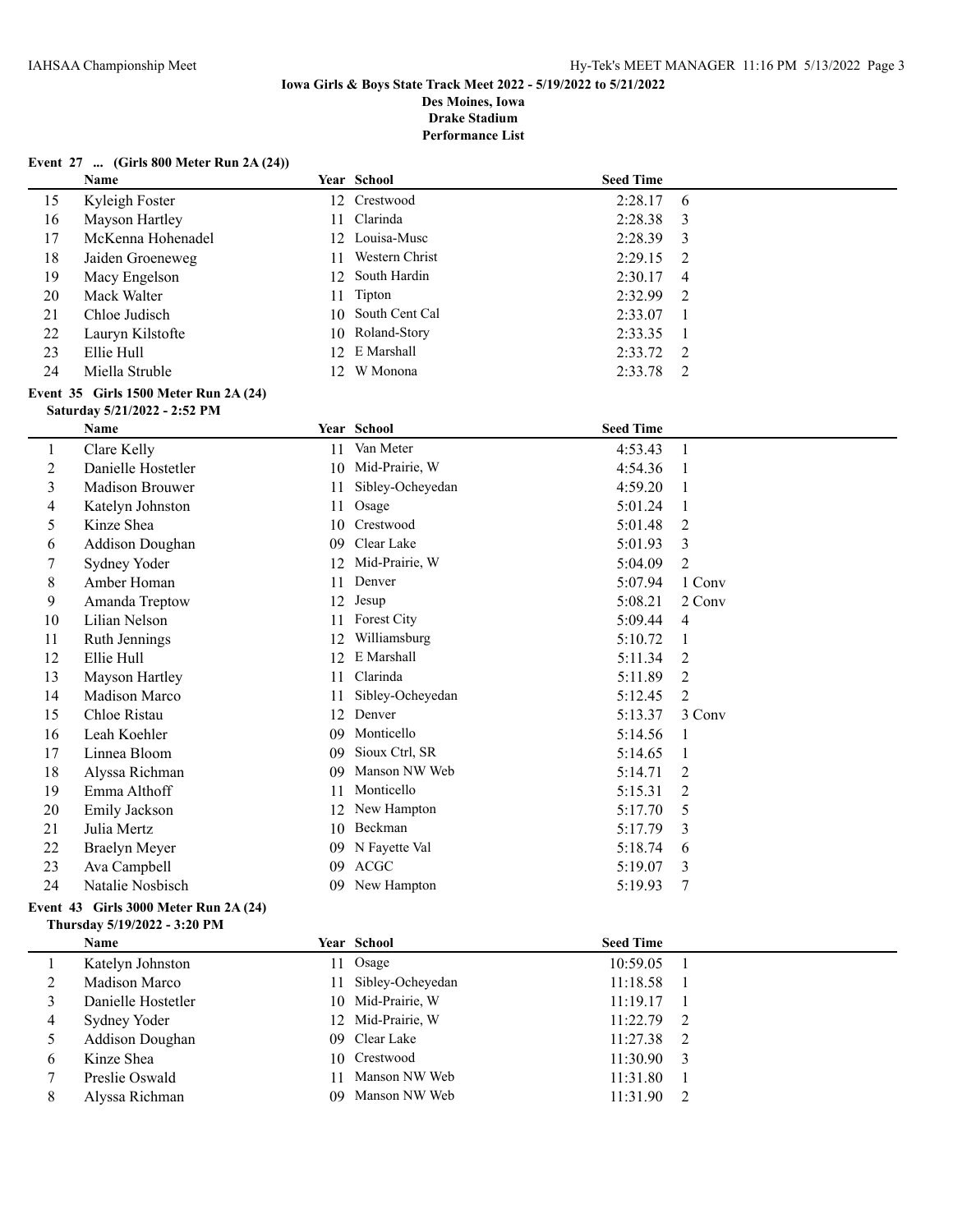**Performance List**

## **Event 43 ... (Girls 3000 Meter Run 2A (24))**

|    | <b>Name</b>          |     | Year School        | <b>Seed Time</b> |                |
|----|----------------------|-----|--------------------|------------------|----------------|
| 9  | Olivia Hoogland      |     | 10 Unity Chrst, OC | 11:34.15         | 2              |
| 10 | Ava Capron           | 09. | Monticello         | 11:39.29         |                |
| 11 | Natalie Franklin     |     | 12 Regina, IC      | 11:39.95         | 2              |
| 12 | Kaitlynn Schuler     | 11  | Pocahon Area       | 11:42.20         | 3              |
| 13 | Natalie Nosbisch     | 09  | New Hampton        | 11:45.20         | $\overline{4}$ |
| 14 | Emma Althoff         | 11  | Monticello         | 11:48.70         | 3              |
| 15 | Jaycie Vohs          |     | 10 Ridge View      | 11:49.20         | 4              |
| 16 | Mayson Hartley       | 11  | Clarinda           | 11:50.03         |                |
| 17 | Claire Truesdell     | 09. | Roland-Story       | 11:53.08         |                |
| 18 | <b>Braelyn Meyer</b> | 09. | N Fayette Val      | 11:54.36         | -5             |
| 19 | Lauren Youngblut     | 10  | Union, LaPorte C   | 11:54.75         |                |
| 20 | Lilian Nelson        | 11  | <b>Forest City</b> | 11:55.10         | 6              |
| 21 | Ella Jicinsky        |     | 10 DSM Christian   | 11:57.19         | 2              |
| 22 | Campbelle Kolbet     | 11  | New Hampton        | 11:59.18         |                |
| 23 | Reeve Ristau         | 09  | Denver             | 12:01.76         | 2              |
| 24 | Raenna Henke         | 09  | Clarinda           | 12:16.72         | 2              |

# **Event 50 Girls 100 Meter Hurdles 2A (24) Prelims**

## **Friday 5/20/2022 - 3:40 PM**

|    | Name                   |    | Year School         | <b>Seed Time</b> |                |
|----|------------------------|----|---------------------|------------------|----------------|
| 1  | Ellie Rickertsen       | 12 | Northeast, GL       | 14.15            | 1              |
| 2  | Macy Daufeldt          | 12 | West Liberty        | 15.42            | 2              |
| 3  | Devin Simon            | 11 | Cascade             | 15.62            | 3              |
| 4  | Rowan Jensen           | 10 | Ridge View          | 15.73            | -1             |
| 5  | Molly Shafer           | 09 | Eddyvl-Blakes/F     | 15.79            |                |
| 6  | Kennedy Trca           | 11 | Clarion-Goldfd-Dows | 15.90            |                |
| 7  | Anna Coffee            | 12 | Hinton              | 15.95            | 2              |
| 8  | Katelyn Zelle          | 09 | Jesup               | 15.98            | 3              |
| 9  | Mikayla Beisel         | 09 | Clarion-Goldfd-Dows | 15.98            | 2              |
| 10 | Addie Koelker          | 12 | Beckman             | 16.02            | $\overline{4}$ |
| 11 | Carlee Rochford        | 11 | New Hampton         | 16.08            |                |
| 12 | Carley Underwood       | 11 | Colfax-Mingo        | 16.18            |                |
| 13 | <b>Sydney Barton</b>   | 12 | Tipton              | 16.22            | 5              |
| 14 | Kate Green             | 09 | Cascade             | 16.34            | 6              |
| 15 | Addi Hindt             | 10 | Southeast Valley    | 16.37            | 3              |
| 16 | Olyvia Bellows         | 10 | Aplntn-Parksbg      | 16.37            | 4              |
| 17 | Paige Condon           | 12 | Manson NW Web       | 16.39            | 4              |
| 18 | Clara Teigland         | 11 | Treynor             | 16.41            | 1              |
| 19 | Zoie Vaught            | 12 | Van Meter           | 16.42            | $\overline{2}$ |
| 20 | Brooklyn Halbach       | 11 | Osage               | 16.43            | $\overline{2}$ |
| 21 | Annie Metzger          | 09 | W Lyon, Inwood      | 16.46            | 1              |
| 22 | <b>Allison Casteel</b> | 12 | Centerville         | 16.59            | 2              |
| 23 | Alayna Wingate         | 11 | Sibley-Ocheyedan    | 16.60            | $\overline{2}$ |
| 24 | Delaney Baird          | 12 | PCM, Monroe         | 16.74            | $\overline{2}$ |
|    |                        |    |                     |                  |                |

#### **Event 58 Girls 400 Meter Hurdles 2A (24) Friday 5/20/2022 - 5:20 PM**

| <b>Name</b>        | <b>Year</b> School | <b>Seed Time</b> |  |
|--------------------|--------------------|------------------|--|
| Gracie Schoonhoven | 11 Unity Chrst, OC | 1:05.46          |  |
| Taylor Kvale       | 12 Dike-NH         | 1:05.51          |  |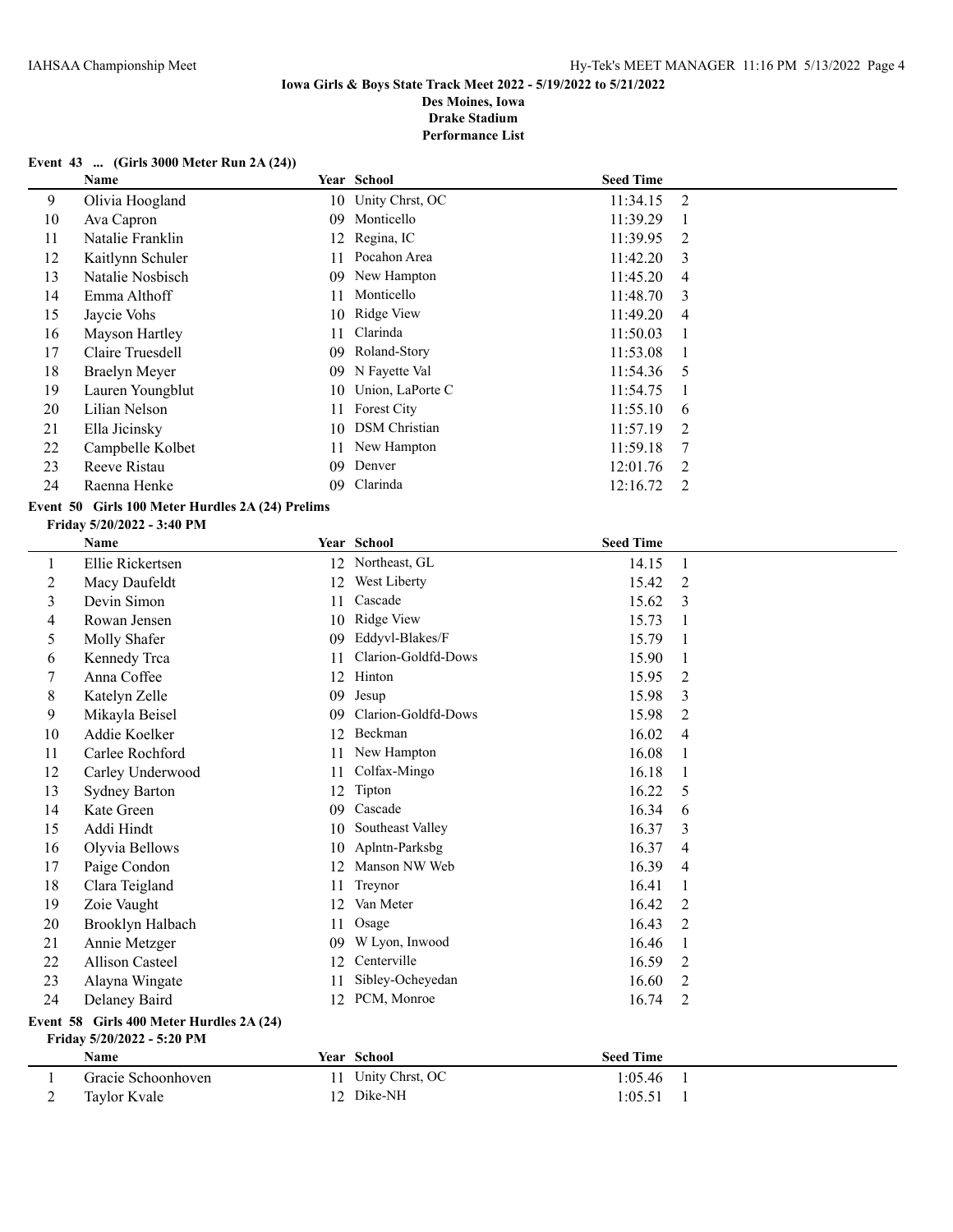**Performance List**

## **Event 58 ... (Girls 400 Meter Hurdles 2A (24))**

|    | Name                   |    | Year School         | <b>Seed Time</b> |                |
|----|------------------------|----|---------------------|------------------|----------------|
| 3  | Ellie Rickertsen       | 12 | Northeast, GL       | 1:05.67          | 1              |
| 4  | Elizabeth Gibbs        | 12 | Cascade             | 1:06.15          | 2              |
| 5  | Carlie Jo Fusco        | 11 | Durant              | 1:06.37          | 3              |
| 6  | Devin Simon            | 11 | Cascade             | 1:06.41          | 4              |
| 7  | Mary Kelly             | 11 | Van Meter           | 1:07.01          |                |
| 8  | Alayna Wingate         | 11 | Sibley-Ocheyedan    | 1:07.53          | 2              |
| 9  | Laney Wolfswinkel      | 09 | Cherokee, Wash      | 1:07.83          | 3              |
| 10 | Carissa Spanier        | 12 | Treynor             | 1:08.65          | 2              |
| 11 | Delaney Baird          | 12 | PCM, Monroe         | 1:09.04          |                |
| 12 | Emelia Hauser          | 11 | W Marshall          | 1:09.17          | 2              |
| 13 | Morgan Neuroth         | 10 | E Marshall          | 1:09.19          | 3              |
| 14 | Bethany Warren         | 09 | Forest City         | 1:09.25          |                |
| 15 | Preslie Peterson       | 10 | Sioux Ctrl, SR      | 1:09.46          |                |
| 16 | Paige Condon           | 12 | Manson NW Web       | 1:09.48          | 2              |
| 17 | Peyton Naeve           | 12 | Regina, IC          | 1:10.15          | 5              |
| 18 | Makenna Kleinhesselink | 12 | Sheldon             | 1:10.15          | 4              |
| 19 | Mikayla Beisel         | 09 | Clarion-Goldfd-Dows | 1:10.32          | $\overline{2}$ |
| 20 | Tayler Long            | 11 | Williamsburg        | 1:10.38          | 4              |
| 21 | Carley Underwood       | 11 | Colfax-Mingo        | 1:10.56          | 5              |
| 22 | Maggie Criswell        | 11 | Waukon              | 1:10.56          | 2              |
| 23 | Kate Shafer            | 09 | Eddyvl-Blakes/F     | 1:11.85          |                |
| 24 | <b>Allison Casteel</b> | 12 | Centerville         | 1:11.92          | 2              |

### **Event 67 Girls 4x100 Meter Shuttle Hurdle 2A (24) Prelims**

### **Thursday 5/19/2022 - 7:40 PM**

 $\overline{a}$ 

|   | <b>Team</b>             | <b>Relay</b>          |                              | <b>Seed Time</b>             |
|---|-------------------------|-----------------------|------------------------------|------------------------------|
|   | Cascade                 |                       |                              | 1:07.80                      |
|   | 1) Elizabeth Gibbs 12   | 2) Kate Green 09      | 3) Brianna Koppes 11         | 4) Devin Simon 11            |
|   | 5) Emersyn Green 09     | 6) Ella Nauman 09     |                              |                              |
| 2 | Underwood               |                       |                              | 1:08.27                      |
|   | 1) Hailey Martin 11     | 2) Ellie Hackett 12   | 3) Alizabeth Jacobsen 10     | 4) Jordyn Reimer 11          |
|   | 5) Ruby Patomson 09     | 6) Emma Childers 09   |                              |                              |
| 3 | West Liberty            |                       |                              | 1:08.49<br>2                 |
|   | 1) Macy Daufeldt 12     | 2) Sydney Rivera 11   | 3) Rylee Goodale 11          | 4) Laney Esmoil 10           |
|   | 5) Madilyn Stultz 09    | 6) Pearson Hall 09    |                              |                              |
| 4 | Sioux Ctrl, SR          |                       |                              | 1:09.00                      |
|   | 1) Ryleigh Waldstein 09 | 2) Brynn Webber 11    | 3) Berkley Johannsen 11      | 4) Preslie Peterson 10       |
|   | 5) Diana Gomez 12       | 6) Riley Binder 10    |                              |                              |
| 5 | Treynor                 |                       |                              | 1:09.26<br>$\mathfrak{D}$    |
|   | 1) Carissa Spanier 12   | 2) Aubree James 10    | 3) Ava Kennedy 09            | 4) Clara Teigland 11         |
|   | 5) Emma Miller 09       | 6) Jordan Rogers 09   |                              |                              |
| 6 | Sheldon                 |                       |                              | 1:09.28                      |
|   | 1) Emma Barwick 12      | 2) Macy Jager 10      | 3) Maliah Kleinhesselink 12  | 4) Makenna Kleinhesselink 12 |
|   | 5) Charlotte Kuiper 09  | 6) Peyton Dekker 09   |                              |                              |
| 7 | Clarion-Goldfd-Dows     |                       |                              | 1:09.40<br>-1                |
|   | 1) Mikayla Beisel 09    | 2) Clarrisa Hasty 11  | 3) Ezra Heifner 12           | 4) Kennedy Trca 11           |
|   | 5) Jorja Fulk 09        | 6) Kennedy Jackson 09 |                              |                              |
| 8 | W Lyon, Inwood          |                       |                              | 1:09.46<br>2                 |
|   | 1) Evy Knoblock 10      | 2) Annie Metzger 09   | 3) Jenessa Van Veldhuizen 12 | 4) Zavyr Metzger 12          |
|   | 5) Tory Ulmer 11        | 6) Lauryn Martin 10   |                              |                              |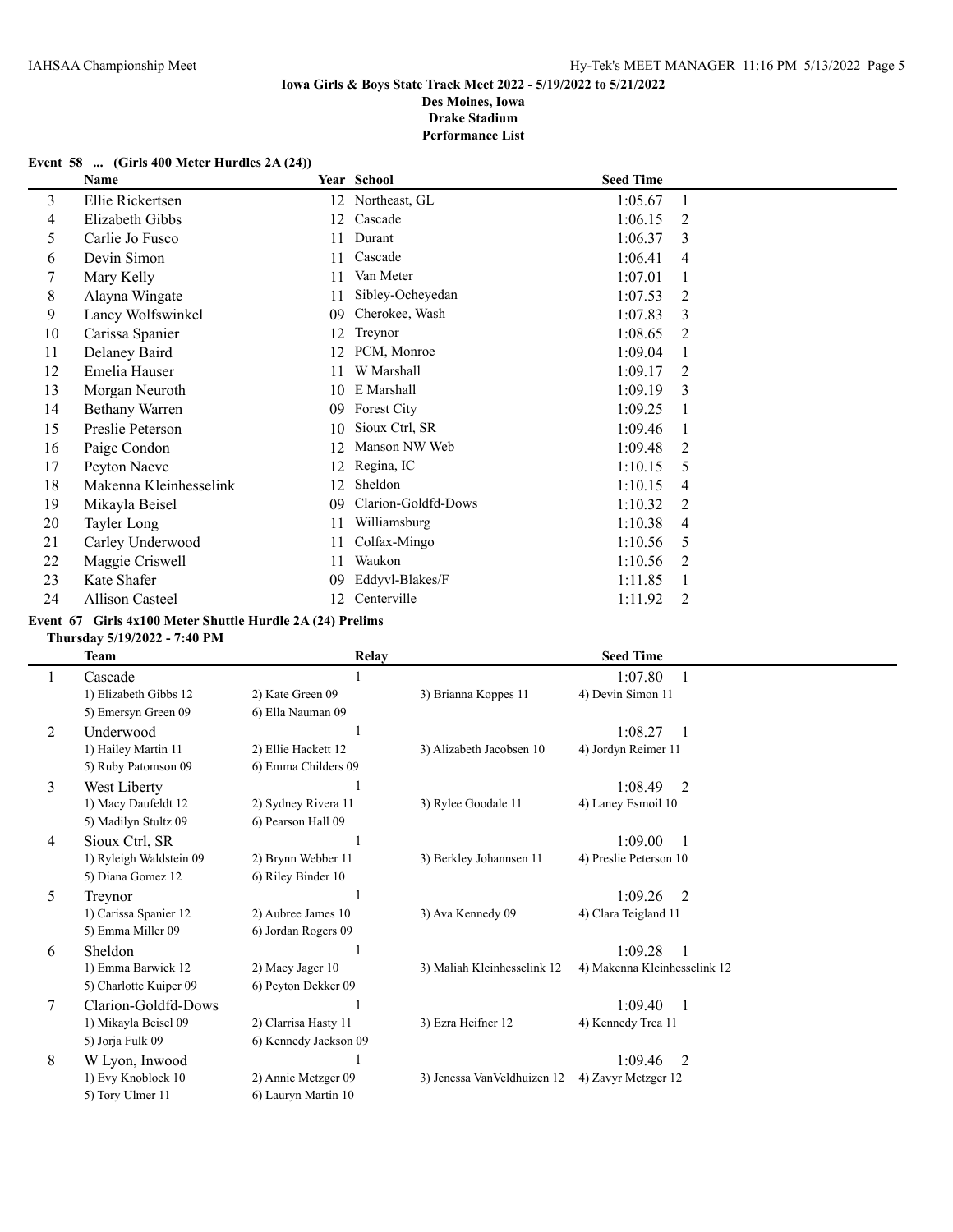# **Event 67 ... (Girls 4x100 Meter Shuttle Hurdle 2A (24) Prelims)**

|    | <b>Team</b>                               | Relay                             |                          | <b>Seed Time</b>                    |  |
|----|-------------------------------------------|-----------------------------------|--------------------------|-------------------------------------|--|
| 9  | Shenandoah                                |                                   |                          | $\overline{3}$<br>1:09.66           |  |
|    | 1) Kate Lantz 11                          | 2) Hadlee Kinghorn 12             | 3) Sarah Gilbert 12      | 4) Chloe Denton 09                  |  |
|    | 5) Navaeh Yale 09                         | 6) Jenna Burdorf 10               |                          |                                     |  |
| 10 | Van Meter                                 | 1                                 |                          | 1:09.91<br>4                        |  |
|    | 1) Molly Birks 11                         | 2) Raegan Wiedman 11              | 3) Haedyn Rebelsky 09    | 4) Zoie Vaught 12                   |  |
|    | 5) Ella Reimers 11                        | 6) Charli Harkins 10              |                          |                                     |  |
| 11 | Estherville-LC                            | $\mathbf{1}$                      |                          | 1:09.93<br>3                        |  |
|    | 1) Audree Reinhardt 11                    | 2) Cara Schiltz 09                | 3) Brei Christoffer 11   | 4) Rylee Yager 09                   |  |
|    | 5) Jasey Anderson 10                      | 6) Jordyn Stokes 11               |                          |                                     |  |
| 12 | Aplntn-Parksbg                            |                                   |                          | 1:09.96<br>2                        |  |
|    | 1) Shayla Barrett 11                      | 2) Kinsey Mohwinkle 10            | 3) Avery Freund 09       | 4) Olyvia Bellows 10                |  |
|    | 5) Ellen Waller 11                        |                                   |                          |                                     |  |
| 13 | Cherokee, Wash                            | 1                                 |                          | 1:10.12<br>$\overline{4}$           |  |
|    | 1) Anna Paulsrud 12                       | 2) Natalie Harman 11              | 3) Jena Jenness 12       | 4) Alexis Pingel 12                 |  |
|    | 5) Laney Wolfswinkel 09                   | 6) Jada Timmerman 10              |                          |                                     |  |
| 14 | Union, LaPorte C                          | 1                                 |                          | 1:10.73<br>3                        |  |
|    | 1) Sydney Anton 10                        | 2) Reagan Sorensen 10             | 3) Ava Mills 10          | 4) Jailyn Petersen 09               |  |
|    | 5) Ava Mehlert 10                         | 6) Charlie Keegan 10              |                          |                                     |  |
| 15 | Waukon                                    | 1                                 |                          | 1:10.75<br>-1                       |  |
|    | 1) Reese McCormick 09                     | 2) Cameron Johnson 10             | 3) Maggie Criswell 11    | 4) Bailey Sherman 11                |  |
|    | 5) Mari Delaney 09                        | 6) Brenna Berns 12                |                          |                                     |  |
| 16 | Durant                                    |                                   |                          | 1:10.75<br>3                        |  |
|    | 1) Carlie Jo Fusco 11                     | 2) Lainey Shelangoski 10          | 3) Macy Huston 10        | 4) Elizabeth Daufeldt 12            |  |
|    | 5) Leah Feuerbach 09                      | 6) Dayna Maiers 12                |                          |                                     |  |
| 17 | PCM, Monroe                               | 1                                 |                          | 1:10.81<br>$\mathbf{1}$             |  |
|    | 1) Belle Hudnut 12                        | 2) Kate McClellan 12              | 3) Delaney Baird 12      | 4) Chelsea Bird 12                  |  |
|    | 5) Laura Tedeschini 11                    | 6) Avery Houser 10                |                          |                                     |  |
| 18 | Beckman                                   | $\mathbf{1}$                      |                          | 1:11.09<br>4                        |  |
|    | 1) Abby Knepper 11                        | 2) Claire Heinrichs 09            | 3) Kaitlyn Besler 09     | 4) Addie Koelker 12                 |  |
|    | 5) Kayla Burkle 09                        | 6) Katelyn Schmitt 09             |                          |                                     |  |
| 19 | <b>Central Sprngs</b>                     | 1                                 |                          | 1:11.31<br>2                        |  |
|    | 1) Georgie Rozell 12                      | 2) Karlie Klemesrud 12            | 3) Carly Ryan 11         | 4) Ellyan Ryan 10                   |  |
|    | 5) Madison Beyer 10                       | 6) Alexandria Schiff 09           |                          |                                     |  |
| 20 | Colfax-Mingo                              | $\mathbf{1}$                      |                          | 1:11.51<br>2                        |  |
|    | 1) Melany Vry 12                          | 2) Kylie Doty 12                  | 3) McKenna Pleima 11     | 4) Carley Underwood 11              |  |
|    | 5) Mickayla Lind 10                       | 6) Lily Webster 09                |                          |                                     |  |
| 21 | Hinton                                    | 1                                 |                          | $\overline{c}$<br>1:12.20           |  |
|    | 1) Hannah Poulsen 09                      | 2) Carlene Hicklin 10             | 3) Madalyn Fox 12        | 4) Anna Coffee 12                   |  |
|    | 5) Cambree Sussex 09                      |                                   |                          |                                     |  |
| 22 | E Marshall                                | $\mathbf{1}$                      |                          | 1:12.41<br>3                        |  |
|    | 1) Vaeda Bryan 09                         | 2) Cora Talbert 09                | 3) Jayleigh Pansegrau 12 | 4) Morgan Neuroth 10                |  |
|    | 5) Lyla Liston 09                         | 6) Addison Lane 12                |                          |                                     |  |
| 23 | Mid-Prairie, W                            | $\mathbf{1}$                      |                          | 1:12.58<br>$\mathbf{1}$             |  |
|    | 1) Amara Jones 11<br>5) Ashlee Farrier 09 | 2) Nora Pennington 10             | 3) Emily Schlabach 11    | 4) Behla Schmidt 10                 |  |
|    |                                           | 6) Isabel Forbes 12               |                          |                                     |  |
| 24 | Cent Decatur<br>1) Makenna Perkins 09     | $\mathbf{1}$<br>2) Hadley Bell 10 | 3) Addy Schreck 09       | 1:12.81<br>2<br>4) River Hamaker 11 |  |
|    | 5) Mikayla Morgan 10                      | 6) Annika Evertsen 11             |                          |                                     |  |
|    |                                           |                                   |                          |                                     |  |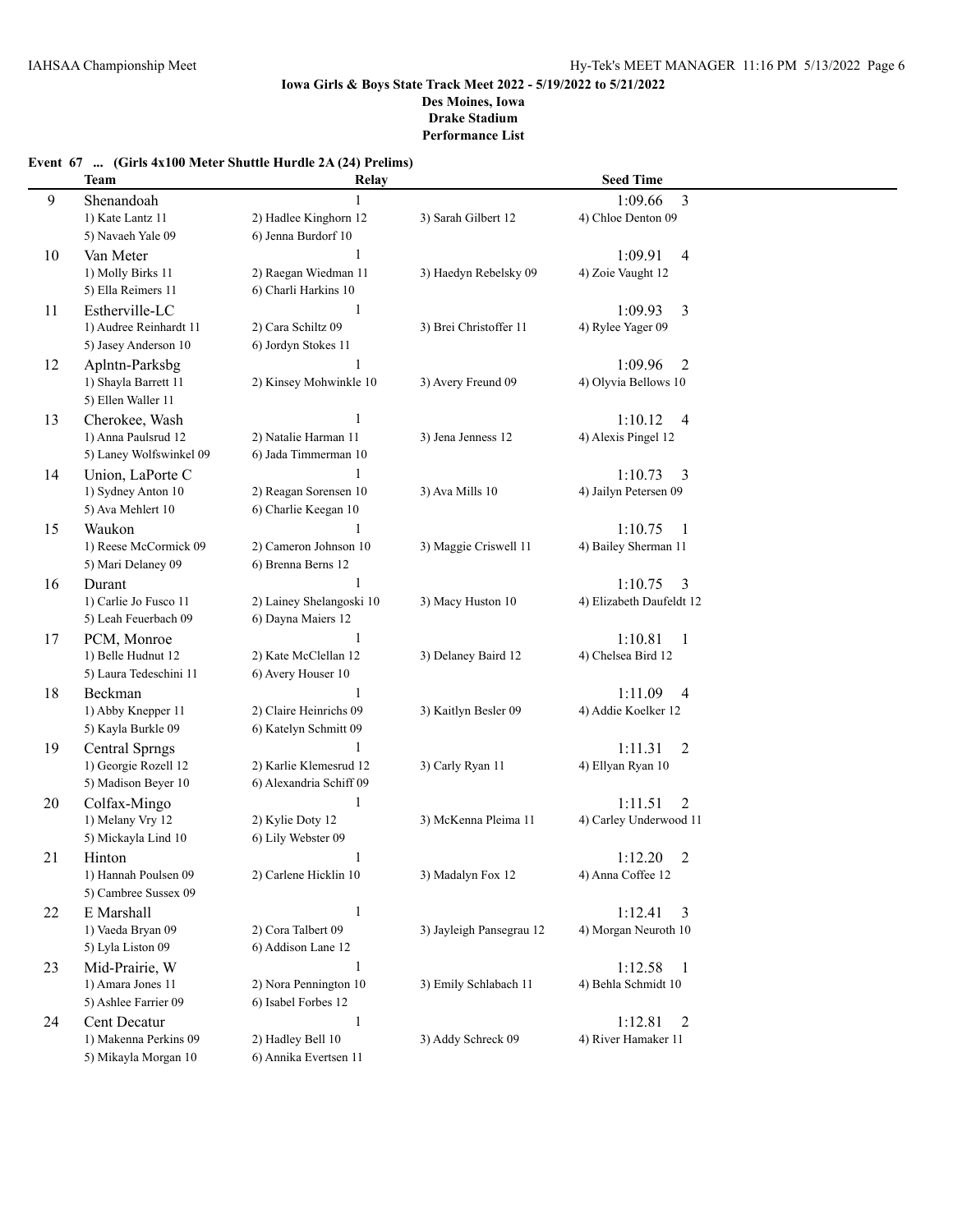## **Event 72 Girls 4x100 Meter Relay 2A (24) Prelims Friday 5/20/2022 - 6:20 PM**

|    | <b>Team</b>                                  | Relay                                      |                         | <b>Seed Time</b>                             |  |
|----|----------------------------------------------|--------------------------------------------|-------------------------|----------------------------------------------|--|
| 1  | Williamsburg                                 |                                            |                         | 50.34<br>1                                   |  |
|    | 1) Ailea Wetjen 09                           | 2) Kendra Eichhorn 12                      | 3) Makenna Hughes 09    | 4) Rylee Vercande 12                         |  |
|    | 5) Amina Dewitt 11                           | 6) Mia Brecht 12                           |                         |                                              |  |
| 2  | Underwood                                    | 1                                          |                         | 50.36<br>1                                   |  |
|    | 1) Jordyn Reimer 11                          | 2) Tayler Krueger 12                       | 3) Aliyah Humphrey 11   | 4) Tieler Hull 09                            |  |
|    | 5) Haley Stangl 09                           | 6) Ali Fletcher 11                         |                         |                                              |  |
| 3  | Okoboji, Milford                             | 1                                          |                         | 50.80<br>1                                   |  |
|    | 1) Krishauna Allen 09                        | 2) Ellsa Jorgensen 11                      | 3) Leah Sorenson 12     | 4) Ethnee Jorgensen 12                       |  |
|    | 5) Zoey Holmes 10                            | 6) Emma Graves 10                          |                         |                                              |  |
| 4  | S Hamilton                                   | 1                                          |                         | $\overline{2}$<br>50.99                      |  |
|    | 1) Kate Barkema 11                           | 2) Ashlyn Erickson 10                      | 3) Makena Galetich 10   | 4) Kelbe Krumm 12                            |  |
|    | 5) Tanna Thompson 10                         | 6) Anna Holm 10                            |                         |                                              |  |
| 5  | Roland-Story                                 | 1                                          |                         | 51.03<br>3                                   |  |
|    | 1) Adalyn Sporleder 09                       | 2) Kennedy Petersen 09                     | 3) Reagan Faber 11      | 4) Kamryn Lande 09                           |  |
|    | 5) Mackenzie Crutchfield 11                  | 6) Lauryn Kilstofte 10                     |                         |                                              |  |
| 6  | Wilton                                       | 1                                          |                         | 51.11<br>1                                   |  |
|    | 1) Se Ann Houghton 11                        | 2) Kelsey Drake 12                         | 3) Kinsey Drake 09      | 4) Catie Hook 10                             |  |
|    | 5) Calli Langley 10                          | 6) Hannah Rogers 10                        |                         |                                              |  |
| 7  | Dike-NH                                      | 1                                          |                         | 51.16<br>$\overline{1}$                      |  |
|    | 1) Shelby Ohrt 10                            | 2) Ella Costello 11                        | 3) Jadyn Petersen 10    | 4) Macie Graves 09                           |  |
|    | 5) Emma Hayes 10                             | 6) Claire McCumber 10                      |                         |                                              |  |
| 8  | Estherville-LC                               |                                            |                         | 51.37<br>2                                   |  |
|    | 1) Brei Christoffer 11<br>5) Cara Schiltz 09 | 2) Tatum Dunlavy 10<br>6) Jordyn Stokes 11 | 3) Rylee Yager 09       | 4) Jasey Anderson 10                         |  |
|    |                                              | 1                                          |                         |                                              |  |
| 9  | Pocahon Area<br>1) Allison Anderson 12       | 2) Amanda Davis 09                         | 3) Tiffany Sheets 10    | 51.46<br>$\mathbf{1}$<br>4) Puritie Smith 12 |  |
|    | 5) Addie Lawson 10                           | 6) Kadence Madsen 09                       |                         |                                              |  |
| 10 | Mid-Prairie, W                               |                                            |                         | 51.47<br>1                                   |  |
|    | 1) Madeline Schrader 11                      | 2) Alyssa McDowell 12                      | 3) Tabitha Evans 11     | 4) Amara Jones 11                            |  |
|    | 5) Emma Lueck 10                             | 6) Dakota Mitchell 09                      |                         |                                              |  |
| 11 | East Sac County                              | 1                                          |                         | 51.55<br>2                                   |  |
|    | 1) Hannah Pudenz 10                          | 2) Meredith Brown 12                       | 3) Carly Fischer 12     | 4) Brooke Jergens 12                         |  |
|    | 5) Olivia Blum 11                            | 6) Jen Aschinger 10                        |                         |                                              |  |
| 12 | Northeast, GL                                | 1                                          |                         | 51.56<br>2                                   |  |
|    | 1) Paige Holst 11                            | 2) Ellie Rickertsen 12                     | 3) Madison Tarr 12      | 4) Alyssa Fowler 11                          |  |
|    | 5) Aubrie Kruse 12                           | 6) Kayelee Hansen 12                       |                         |                                              |  |
| 13 | Camanche                                     | $\mathbf{1}$                               |                         | 3<br>51.57                                   |  |
|    | 1) Grace Nauman 11                           | 2) Ella Blinkinsop 11                      | 3) Celina Hermann 10    | 4) Grace Sanderson 11                        |  |
|    | 5) Miley Duritza 09                          | 6) Rylan Smith 09                          |                         |                                              |  |
| 14 | Unity Chrst, OC                              | $\mathbf{1}$                               |                         | 51.74 3                                      |  |
|    | 1) Zoe Dittman 10                            | 2) Anna Heynen 10                          | 3) Jadyn Hofmeyer 09    | 4) Molly Zylstra 11                          |  |
|    | 5) Maddie Hoogland 09                        | 6) Haley Kuperus 10                        |                         |                                              |  |
| 15 | Union, LaPorte C                             | 1                                          |                         | 51.81<br>2                                   |  |
|    | 1) Myah Pont 09                              | 2) Sydney Anton 10                         | 3) Aubrey Gates 11      | 4) Kate Carlson 09                           |  |
|    | 5) Gracie Rathe 12                           | 6) Anabelle Siech 10                       |                         |                                              |  |
| 16 | Cherokee, Wash                               | 1                                          |                         | 51.86<br>4                                   |  |
|    | 1) Camille Zwiefel 12                        | 2) Taylor Christensen 11                   | 3) Laney Wolfswinkel 09 | 4) Addy Pigott 09                            |  |
|    | 5) Jada Timmerman 10                         | 6) Pamela Garcia 11                        |                         |                                              |  |
| 17 | Davis County, B                              | $\mathbf{1}$                               |                         | 51.86<br>2                                   |  |
|    | 1) Mayci White 10                            | 2) Sydney Utt 10                           | 3) Kaylea Hopkins 12    | 4) Clara Smith 10                            |  |
|    | 5) Jersey Greever 12                         | 6) Cadan VanLaningham 11                   |                         |                                              |  |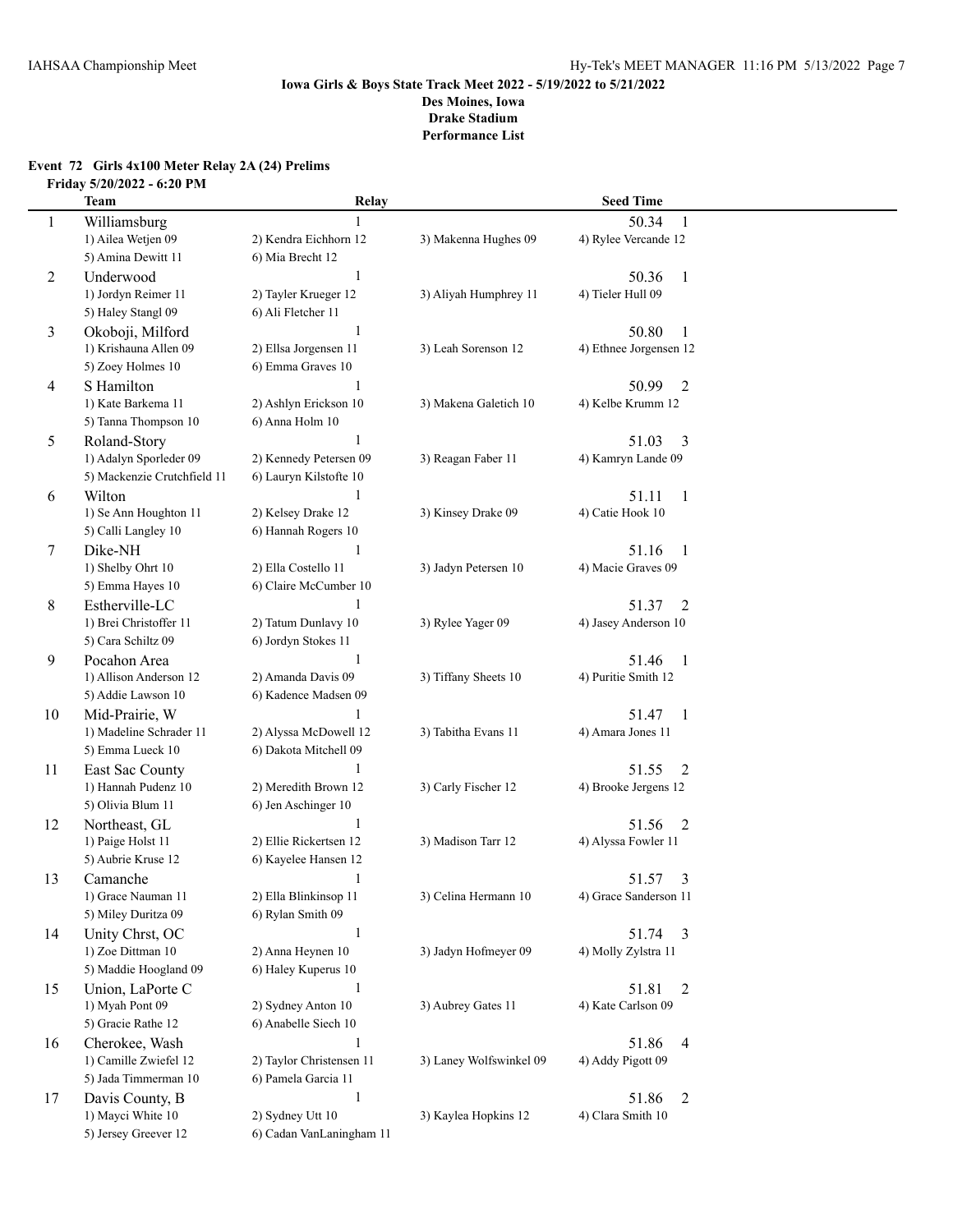|  | Event 72  (Girls 4x100 Meter Relay 2A (24) Prelims) |  |  |
|--|-----------------------------------------------------|--|--|
|--|-----------------------------------------------------|--|--|

|    | Team                  | Relay                |                        | <b>Seed Time</b>                 |  |
|----|-----------------------|----------------------|------------------------|----------------------------------|--|
| 18 | Pleasantville         |                      |                        | 51.90<br>$\overline{4}$          |  |
|    | 1) Rayne Olson 12     | 2) Amy Kish 12       | 3) Sophia Mason 11     | 4) Alex Blackford 11             |  |
|    | 5) Lauren Furnal 09   | 6) Sydney Septer 11  |                        |                                  |  |
| 19 | Forest City           |                      |                        | 52.14                            |  |
|    | 1) Emma Anderson 10   | 2) Jalyn Hovenga 10  | 3) Regan Helgeson 12   | 4) Shae Dillavou 12              |  |
|    | 5) Colette Loges 09   | 6) Jaden Jerome 10   |                        |                                  |  |
| 20 | Eagle Grove           |                      |                        | 52.17<br>$\overline{\mathbf{3}}$ |  |
|    | 1) Addyson Jeske 09   | 2) Braxton Steil 11  | 3) Olivia Anderson 10  | 4) Ayden Feske 10                |  |
|    | 5) Maddie Blomgren 12 | 6) Fatima Galvan 11  |                        |                                  |  |
| 21 | Ridge View            |                      |                        | 52.28<br>-3                      |  |
|    | 1) Hannah Ehrp 12     | 2) Shae Dutler 10    | 3) Kiara Dutler 11     | 4) Rowan Jensen 10               |  |
|    | 5) Taya Phillips 10   | 6) Faith Freese 10   |                        |                                  |  |
| 22 | Mediapolis            |                      |                        | 52.35<br>$\mathbf{3}$            |  |
|    | 1) Kira Messer 09     | 2) Kendal Nollen 12  | 3) Kennedy Welliver 11 | 4) Haley Steffener 10            |  |
|    | 5) Hanna Wagenbach 10 | 6) Kyra Anderson 12  |                        |                                  |  |
| 23 | Greene County         |                      |                        | 52.54<br>2                       |  |
|    | 1) Olivia Shannon 11  | 2) Katrina Heupel 11 | 3) Natalie Heupel 11   | 4) Isabella Schroeder 11         |  |
|    | 5) Rylyn Sigler 09    | 6) Gretah Kersey 11  |                        |                                  |  |
| 24 | Sumner-Fredrksbg      |                      |                        | 2<br>52.61                       |  |
|    | 1) Ava Bernhard 11    | 2) Jana Meyer 10     | 3) Saela Steege 09     | 4) Sasha Gitch 11                |  |
|    | 5) Cami Judisch 09    | 6) Payten Seehase 11 |                        |                                  |  |

#### **Event 80 Girls 4x200 Meter Relay 2A (24)**

**Friday 5/20/2022 - 4:30 PM**

|                | <b>Team</b>             | Relay                  |                        | <b>Seed Time</b>          |  |
|----------------|-------------------------|------------------------|------------------------|---------------------------|--|
|                | Underwood               |                        |                        | 1:46.16<br>$\mathbf{1}$   |  |
|                | 1) Jordyn Reimer 11     | 2) Tayler Krueger 12   | 3) Haley Stangl 09     | 4) Tieler Hull 09         |  |
|                | 5) Aliyah Humphrey 11   | 6) Kinsley Ferguson 10 |                        |                           |  |
| 2              | Okoboji, Milford        |                        |                        | 1:46.54<br>$\mathbf{1}$   |  |
|                | 1) Ellsa Jorgensen 11   | 2) Zoey Holmes 10      | 3) Leah Sorenson 12    | 4) Ethnee Jorgensen 12    |  |
|                | 5) Krishauna Allen 09   | 6) Carly Carstens 11   |                        |                           |  |
| 3              | Trevnor                 |                        |                        | 1:47.42<br>$\mathfrak{D}$ |  |
|                | 1) Jozie Lewis 10       | 2) Olivia Larsen 09    | 3) Clara Teigland 11   | 4) Rachel Kinsella 12     |  |
|                | 5) Keelea Navara 12     | 6) Allie Houser 10     |                        |                           |  |
| $\overline{4}$ | <b>KPWC</b>             |                        |                        | 1:47.65<br>$\overline{1}$ |  |
|                | 1) MaKenna Bowman 11    | 2) Erika Kuntz 12      | 3) McKenzie Goodwin 12 | 4) Aubree Bell 12         |  |
|                | 5) Allison Reinking 11  | 6) Brooklyn Beelner 09 |                        |                           |  |
| 5              | Williamsburg            |                        |                        | 1:48.00<br>-1             |  |
|                | 1) Rylee Vercande 12    | 2) Makenna Hughes 09   | 3) Ailea Wetjen 09     | 4) Kendra Eichhorn 12     |  |
|                | 5) Shannon Finn 10      | 6) Lexi Mochal 11      |                        |                           |  |
| 6              | Dike-NH                 |                        |                        | 1:48.30<br>$\overline{1}$ |  |
|                | 1) Shelby Ohrt 10       | 2) Payton Petersen 10  | 3) Macie Graves 09     | 4) Taylor Kvale 12        |  |
|                | 5) Claire McCumber 10   | 6) Emma Hayes 10       |                        |                           |  |
| 7              | W Marshall              |                        |                        | $\mathfrak{D}$<br>1:48.67 |  |
|                | 1) Adisyn Young 12      | 2) Katy Reyerson 11    | 3) Lilly Buck 12       | 4) Audrey Girard 10       |  |
|                | 5) Greta Wengert 12     | 6) Kylee Schuler 09    |                        |                           |  |
| 8              | S Hamilton              |                        |                        | 3<br>1:48.70              |  |
|                | 1) Makena Galetich 10   | 2) Kelbe Krumm 12      | 3) Tanna Thompson 10   | 4) Kate Barkema 11        |  |
|                | 5) Ashlyn Erickson 10   | 6) Anna Lammers 12     |                        |                           |  |
| 9              | Mid-Prairie, W          |                        |                        | 1:49.06                   |  |
|                | 1) Madeline Schrader 11 | 2) Amara Jones 11      | 3) Ella Groenewold 11  | 4) Tabitha Evans 11       |  |
|                | 5) Maya Nonnenmann 11   | 6) Colby Brown 12      |                        |                           |  |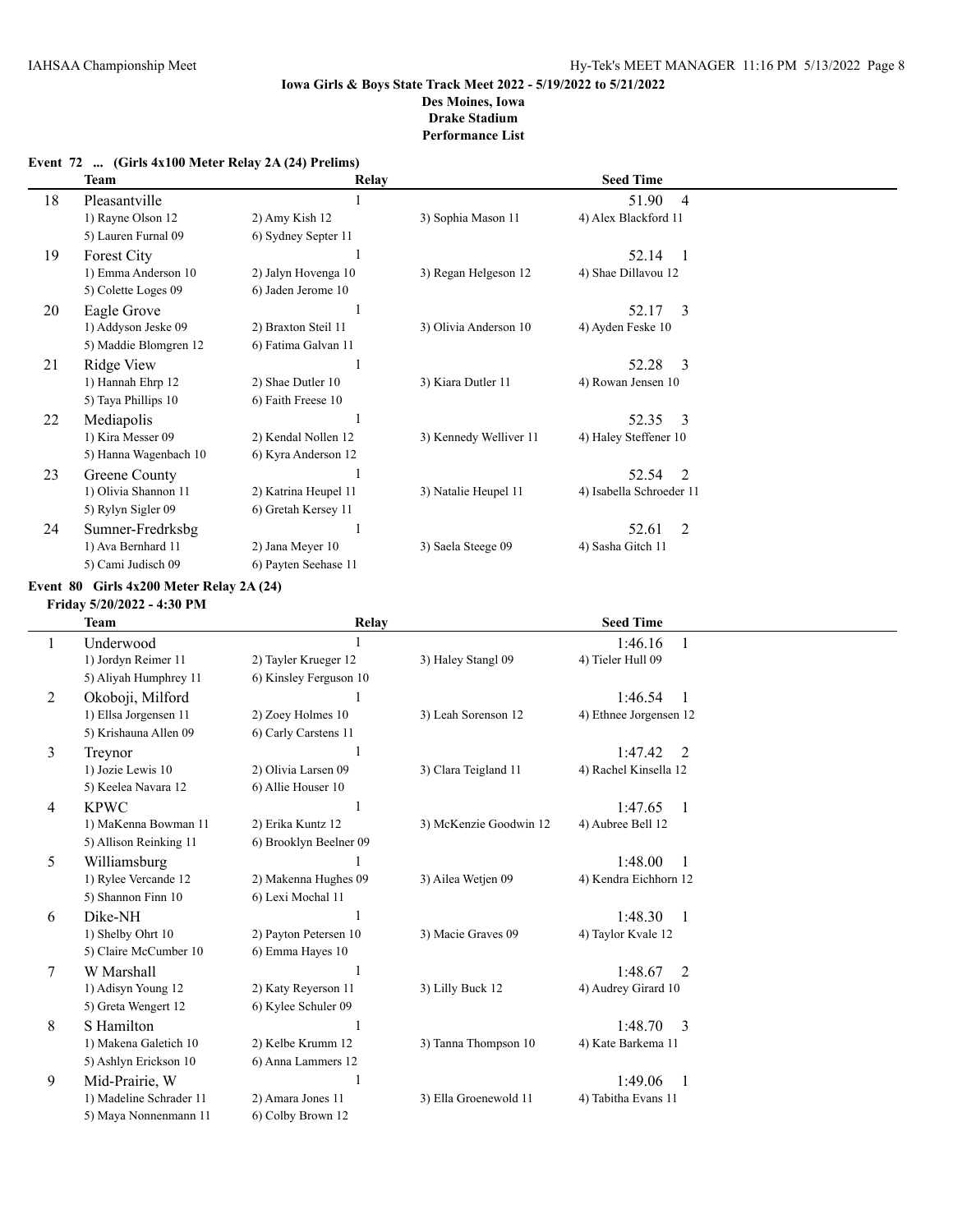## **Event 80 ... (Girls 4x200 Meter Relay 2A (24))**

|        | <b>Team</b>              | Relay                    |                      | <b>Seed Time</b>          |  |
|--------|--------------------------|--------------------------|----------------------|---------------------------|--|
| $10\,$ | <b>Greene County</b>     |                          |                      | 3<br>1:49.31              |  |
|        | 1) Olivia Shannon 11     | 2) Katrina Heupel 11     | 3) Natalie Heupel 11 | 4) Isabella Schroeder 11  |  |
|        | 5) Kamryn Sanders 11     | 6) Alexa Peters 11       |                      |                           |  |
| 11     | Davis County, B          | 1                        |                      | 1:49.41<br>$\overline{c}$ |  |
|        | 1) Kaylea Hopkins 12     | 2) Cadan VanLaningham 11 | 3) Sydney Utt 10     | 4) Clara Smith 10         |  |
|        | 5) Briley Lough 12       | 6) Stephyn Wilfawn 11    |                      |                           |  |
| 12     | Wilton                   | $\mathbf{1}$             |                      | 1:49.47<br>1              |  |
|        | 1) Se Ann Houghton 11    | 2) Kelsey Drake 12       | 3) Kinsey Drake 09   | 4) Catie Hook 10          |  |
|        | 5) Calli Langley 10      | 6) Hannah Rogers 10      |                      |                           |  |
| 13     | Denver                   | 1                        |                      | 1:49.63<br>$\overline{2}$ |  |
|        | 1) Elaina Hildebrandt 10 | 2) Paige Westbrook 11    | 3) Laci Even 11      | 4) Anna Curtis 11         |  |
|        | 5) Aubrey Decker 10      | 6) Kendall Cortelyou 10  |                      |                           |  |
| 14     | Pocahon Area             |                          |                      | 1:49.90<br>2              |  |
|        | 1) Allison Anderson 12   | 2) Amanda Davis 09       | 3) Jenna Vonnahme 10 | 4) Puritie Smith 12       |  |
|        | 5) Paige Melohn 11       | 6) Madison Vial 09       |                      |                           |  |
| 15     | Ridge View               | 1                        |                      | 1:50.19<br>3              |  |
|        | 1) Hannah Ehrp 12        | 2) Shae Dutler 10        | 3) Rowan Jensen 10   | 4) Gabi Mason 09          |  |
|        | 5) Taya Phillips 10      | 6) Kiara Dutler 11       |                      |                           |  |
| 16     | Forest City              | 1                        |                      | 1:50.26<br>1              |  |
|        | 1) Emma Anderson 10      | 2) Jalyn Hovenga 10      | 3) Regan Helgeson 12 | 4) Shae Dillavou 12       |  |
|        | 5) Colette Loges 09      | 6) Jessa Swearingen 09   |                      |                           |  |
| 17     | Western Christ           | 1                        |                      | 1:50.48<br>2              |  |
|        | 1) Kayla Van Otterloo 10 | 2) Jenna Balt 11         | 3) Kylie De Jager 11 | 4) Taylor Statema 11      |  |
|        | 5) Emma Westphal 12      | 6) Josie Zeutenhorst 12  |                      |                           |  |
| 18     | Estherville-LC           | $\mathbf{1}$             |                      | 1:50.60<br>3              |  |
|        | 1) Brei Christoffer 11   | 2) Rylee Yager 09        | 3) Jordyn Stokes 11  | 4) Tatum Dunlavy 10       |  |
|        | 5) Daraieliz Acosta 11   | 6) Jasey Anderson 10     |                      |                           |  |
| 19     | Union, LaPorte C         | $\mathbf{1}$             |                      | 1:50.98<br>3              |  |
|        | 1) Sydney Anton 10       | 2) Gracie Rathe 12       | 3) Aubrey Gates 11   | 4) Kate Carlson 09        |  |
|        | 5) Myah Pont 09          | 6) Anabelle Siech 10     |                      |                           |  |
| 20     | Sumner-Fredrksbg         | 1                        |                      | 1:51.31<br>$\overline{2}$ |  |
|        | 1) Cami Judisch 09       | 2) Jana Meyer 10         | 3) Saela Steege 09   | 4) Sasha Gitch 11         |  |
|        | 5) Ava Bernhard 11       | 6) Willow Ziegler 11     |                      |                           |  |
| 21     | W Central Valley         | 1                        |                      | 1:51.40<br>4              |  |
|        | 1) Tia Williams 09       | 2) Kinsey Alt 11         | 3) Breanna Powell 10 | 4) Tasha Williams 11      |  |
| 22     | West Branch              | 1                        |                      | 1:51.51<br>2              |  |
|        | 1) Ava Finley 11         | 2) Iva Senio 11          | 3) JaLynn Falco 10   | 4) Avery Schultes 11      |  |
|        | 5) Peyton Braddock 10    | 6) Delaynie Luneckas 12  |                      |                           |  |
| 23     | East Sac County          | 1                        |                      | 1:51.75<br>4              |  |
|        | 1) Hannah Pudenz 10      | 2) Meredith Brown 12     | 3) Carly Fischer 12  | 4) Brooke Jergens 12      |  |
|        | 5) Mary Bontrager 11     | 6) Jen Aschinger 10      |                      |                           |  |
| 24     | Cherokee, Wash           | $\mathbf{1}$             |                      | 1:51.81<br>4              |  |
|        | 1) Laney Wolfswinkel 09  | 2) Addy Pigott 09        | 3) Jada Timmerman 10 | 4) Taylor Christensen 11  |  |
|        | 5) Pamela Garcia 11      | 6) Kylie Christensen 10  |                      |                           |  |

### **Event 88 Girls 4x400 Meter Relay 2A (24) Prelims Friday 5/20/2022 - 7:00 PM**

| <b>Team</b>         | Relay                    |                   | <b>Seed Time</b>    |  |
|---------------------|--------------------------|-------------------|---------------------|--|
| Denver              |                          |                   | 4:06.92             |  |
| 1) Anna Curtis 11   | 2) Elaina Hildebrandt 10 | 3) Amber Homan 11 | 4) Natalie Demai 11 |  |
| 5) Aubrey Decker 10 | 6) Laci Even 11          |                   |                     |  |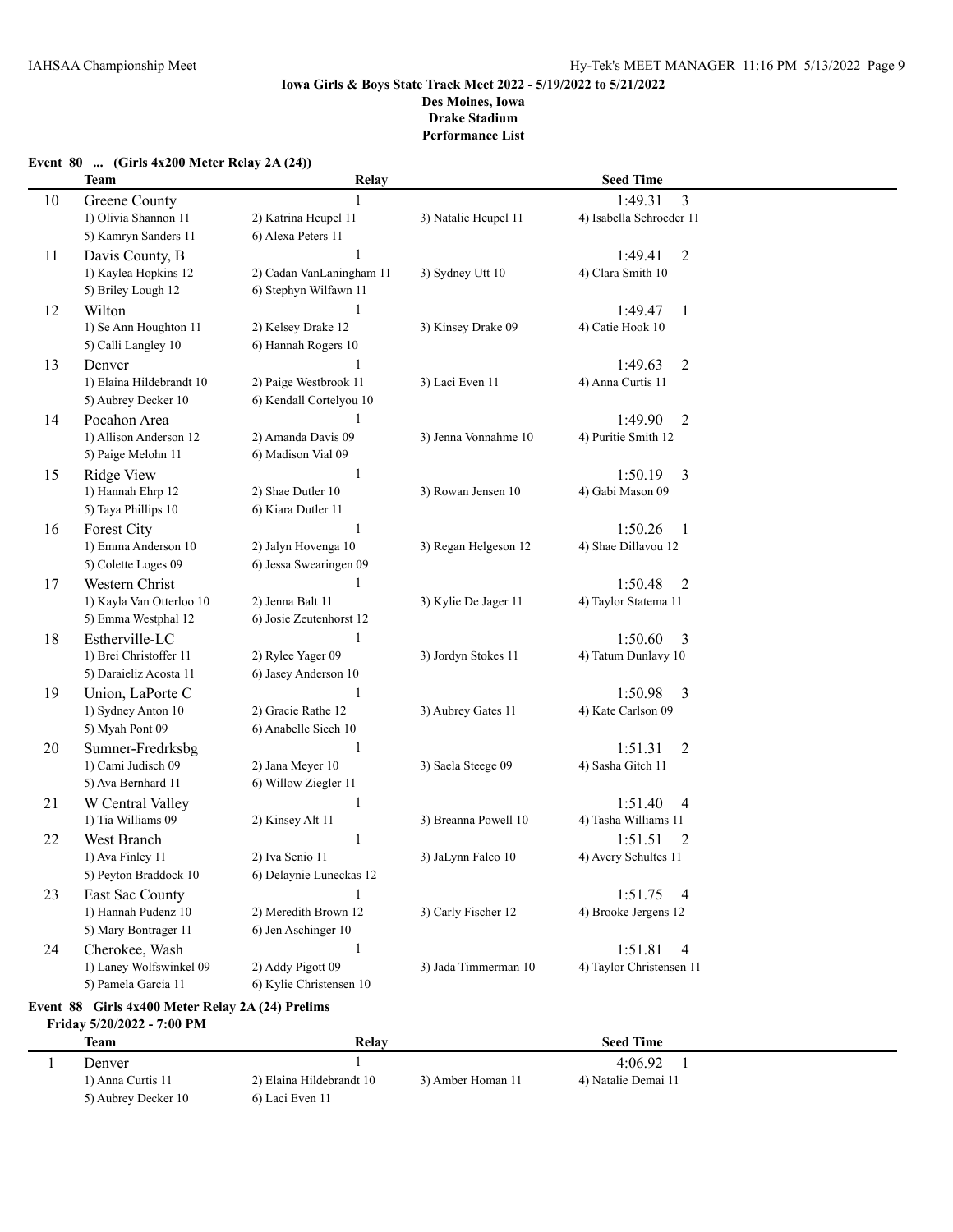## **Event 88 ... (Girls 4x400 Meter Relay 2A (24) Prelims)**

|                | <b>Team</b>                                    | Relay                                     |                        | <b>Seed Time</b>          |  |
|----------------|------------------------------------------------|-------------------------------------------|------------------------|---------------------------|--|
| $\overline{c}$ | Van Meter                                      |                                           |                        | 4:09.61<br>1              |  |
|                | 1) Eden Moore 10                               | 2) Mary Kelly 11                          | 3) Maya Herman 12      | 4) Clare Kelly 11         |  |
|                | 5) Teya Speltz 09                              | 6) Raegan Wiedman 11                      |                        |                           |  |
| 3              | New Hampton                                    | 1                                         |                        | 4:09.63<br>$\mathbf{1}$   |  |
|                | 1) Taylor Ries 09                              | 2) Carlee Rochford 11                     | 3) Kinsley Hackman 09  | 4) Hailee Pesek 10        |  |
|                | 5) Kandice Eggerichs 11                        | 6) Marissa Cahoy 10                       |                        |                           |  |
| 4              | Cascade                                        | 1                                         |                        | 4:09.86<br>$\mathbf{1}$   |  |
|                | 1) Molly Roling 09                             | 2) Elizabeth Gibbs 12                     | 3) Grace Rhomberg 11   | 4) Devin Simon 11         |  |
|                | 5) Ella Nauman 09                              | 6) Kate Green 09                          |                        |                           |  |
| 5              | Unity Chrst, OC                                | $\mathbf{1}$                              |                        | 4:10.91<br>1              |  |
|                | 1) Jaelye Woudstra 09                          | 2) Emily Noteboom 09                      | 3) Morgan De Groot 09  | 4) Gracie Schoonhoven 11  |  |
|                | 5) Addison Liston 09                           | 6) Olivia Hoogland 10                     |                        |                           |  |
| 6              | Dike-NH                                        | $\mathbf{1}$                              |                        | 4:11.28<br>$\overline{2}$ |  |
|                | 1) Jadyn Petersen 10                           | 2) Macie Graves 09                        | 3) Ella Costello 11    | 4) Taylor Kvale 12        |  |
|                | 5) Payton Petersen 10                          | 6) Taylor Hoehns 12                       |                        |                           |  |
| 7              | Western Christ                                 | 1                                         |                        | 4:12.45<br>$\overline{2}$ |  |
|                | 1) Kayla Van Otterloo 10                       | 2) Kylie De Jager 11                      | 3) Taylor Statema 11   | 4) Jaiden Groeneweg 11    |  |
|                | 5) Kyrin De Groot 09                           | 6) Lydia Ellis 09                         |                        |                           |  |
| 8              | Eddyvl-Blakes/F                                | $\mathbf{1}$                              |                        | 4:13.18<br>1              |  |
|                | 1) Abby Jager 10                               | 2) Kate Shafer 09                         | 3) Molly Shafer 09     | 4) Lizzy Van Utrecht 11   |  |
|                | 5) Caroline Van Utrecht 09                     | 6) Kadi Cody 11                           |                        |                           |  |
| 9              | W Marshall                                     | 1                                         |                        | 4:13.75<br>1              |  |
|                | 1) Adisyn Young 12                             | 2) Ryleigh Storjohann 09                  | 3) Emelia Hauser 11    | 4) Lilly Buck 12          |  |
|                | 5) Halie Hohnstein 10                          | 6) Audrey Girard 10                       |                        |                           |  |
| 10             | Roland-Story                                   | 1                                         |                        | 4:14.10<br>2              |  |
|                | 1) Madi Bauer 11                               | 2) Mary Britten 11                        | 3) Kamryn Lande 09     | 4) Lauryn Kilstofte 10    |  |
|                | 5) Elizabeth Ihle 10                           | 6) Kennedy Petersen 09                    |                        |                           |  |
| 11             | Cent Lyon                                      | $\mathbf{1}$                              |                        | 4:14.67<br>3              |  |
|                | 1) Ashlynn Davis 10                            | 2) Riley Weiler 10                        | 3) Afton Schlumbohm 11 | 4) Regan Van Wyhe 12      |  |
|                | 5) Alexis Austin 09                            | 6) Mary Schriever 10                      |                        |                           |  |
| 12             | Northeast, GL                                  | $\mathbf{1}$                              |                        | 4:14.80<br>$\overline{2}$ |  |
|                | 1) Jeorgia Neumann 09                          | 2) Alyssa Fowler 11                       | 3) Madison Tarr 12     | 4) Paige Holst 11         |  |
|                | 5) Ellie Rickertsen 12                         | 6) Emily Erwin 09                         |                        |                           |  |
| 13             | Williamsburg                                   | 1                                         |                        | 4:15.10<br>3              |  |
|                | 1) Macey Marovets 11                           | 2) Reagan McMenomy 10                     | 3) Makenna Hughes 09   | 4) Shannon Finn 10        |  |
|                | 5) Kendra Eichhorn 12                          | 6) Phoenix Gryp 10                        |                        |                           |  |
| 14             | <b>DSM</b> Christian                           | 1                                         |                        | 4:15.42<br>4              |  |
|                | 1) Etta Fish 09                                | 2) Ali Pieper 12                          | 3) Gabby Grove 09      | 4) Allie Lundberg 12      |  |
|                | 5) Regan Kloppe 12                             | 6) Madison Shimp 11                       |                        |                           |  |
| 15             | Hinton                                         | 1                                         |                        | 4:15.44<br>-1             |  |
|                | 1) Rylee Faith 11                              | 2) Gabbie Friessen 10                     | 3) Kadence Peters 10   | 4) Ashlyn Kovarna 10      |  |
|                | 5) Ava Lang 09                                 | 6) Kyra Peters 10                         |                        |                           |  |
| 16             | <b>KPWC</b>                                    | $\mathbf{1}$                              |                        | 4:15.56<br>2              |  |
|                | 1) MaKenna Bowman 11                           | 2) Allison Reinking 11                    | 3) Brooklyn Beelner 09 | 4) McKenzie Goodwin 12    |  |
|                | 5) Lillian Ofert 12                            | 6) Kierstyn Cameron 09                    |                        |                           |  |
| 17             | Treynor                                        | 1                                         |                        | 4:15.84<br>2              |  |
|                | 1) Clara Teigland 11                           | 2) Carissa Spanier 12                     | 3) Olivia Larsen 09    | 4) Rachel Kinsella 12     |  |
|                | 5) Alyssa Kulesa 10                            | 6) Kasey Lang 11                          |                        |                           |  |
| 18             | Tipton                                         | $\mathbf{1}$                              |                        | 4:16.18<br>3              |  |
|                | 1) Claire Montgomery 09<br>5) Madison Meier 10 | 2) Alivia Edens 10<br>6) Sydney Barton 12 | 3) Mack Walter 11      | 4) Addie Nerem 10         |  |
|                |                                                |                                           |                        |                           |  |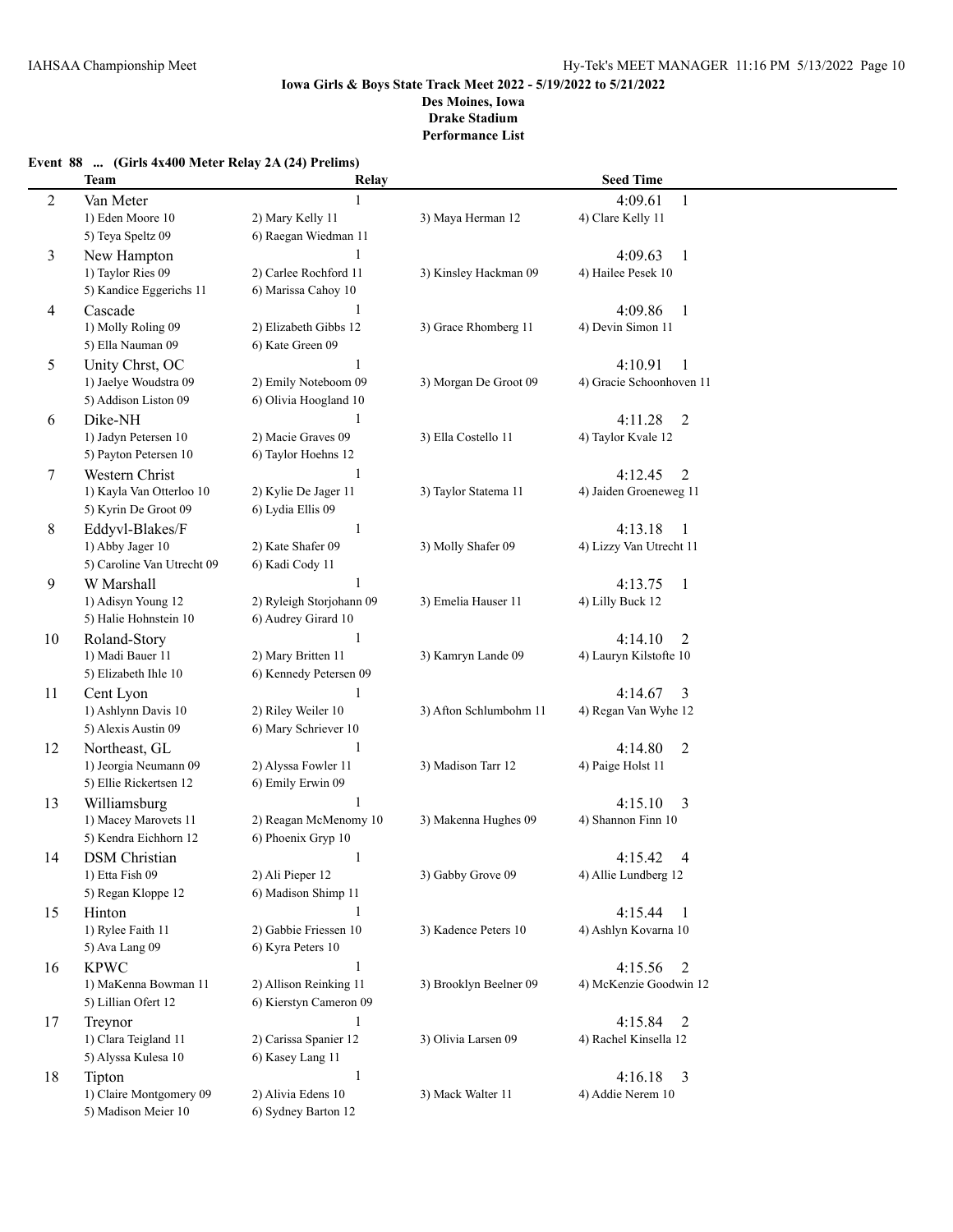# **Event 88 ... (Girls 4x400 Meter Relay 2A (24) Prelims)**

|    | Team                       | Relay                   |                       | <b>Seed Time</b>          |  |
|----|----------------------------|-------------------------|-----------------------|---------------------------|--|
| 19 | Davis County, B            |                         |                       | 2<br>4:16.41              |  |
|    | 1) Cassidy VanLaningham 09 | 2) Isabelle Carnahan 10 | 3) Sophia Young 11    | 4) Briley Lough 12        |  |
|    | 5) Macy Hill 12            | 6) Charley Barnhart 10  |                       |                           |  |
| 20 | Sibley-Ocheyedan           |                         |                       | 4:16.87<br>4              |  |
|    | 1) Alayna Wingate 11       | 2) Olivia Hensch 10     | 3) Madison Marco 11   | 4) Madison Brouwer 11     |  |
|    | 5) Zoe Ackerman 10         | 6) Macey Hoekstra 10    |                       |                           |  |
| 21 | Sumner-Fredrksbg           |                         |                       | 4:16.98<br>2              |  |
|    | 1) Willow Ziegler 11       | 2) Isabelle Elliott 10  | 3) Hillary Trainor 10 | 4) Saela Steege 09        |  |
|    | 5) Cami Judisch 09         | 6) Payten Seehase 11    |                       |                           |  |
| 22 | Grundy Center              |                         |                       | 4:18.67<br>-3             |  |
|    | 1) Bella Dole 12           | 2) Laney Dole 10        | 3) Lucy Lebo 10       | 4) Ellery Luhring 10      |  |
|    | 5) Jordan Launstein 11     | 6) Paiton Wallis 12     |                       |                           |  |
| 23 | Osage                      |                         |                       | 4:19.90<br>$\mathcal{E}$  |  |
|    | 1) Jenna Scharper 09       | 2) Mackenzie Brown 09   | 3) Addy Grimm 12      | 4) Katelyn Johnston 11    |  |
|    | 5) Meredith Street 12      | 6) Taylor Klobassa 10   |                       |                           |  |
| 24 | South Hardin               |                         |                       | 4:20.05<br>$\overline{4}$ |  |
|    | 1) Madison Stille 10       | 2) Ava Salvo 09         | 3) Alyssa Stille 10   | 4) Macy Engelson 12       |  |
|    | 5) Alli Sheldahl 09        | 6) Emma Salvo 12        |                       |                           |  |

#### **Event 96 Girls 4x800 Meter Relay 2A (24)**

#### **Thursday 5/19/2022 - 5:00 PM**

| Team                     | Relay                                                                                                       |                                                                                  | <b>Seed Time</b>       |                       |
|--------------------------|-------------------------------------------------------------------------------------------------------------|----------------------------------------------------------------------------------|------------------------|-----------------------|
| Tipton                   |                                                                                                             |                                                                                  | 10:03.39               |                       |
| 1) Addie Nerem 10        | 2) Mack Walter 11                                                                                           | 3) Claire Montgomery 09                                                          | 4) Alivia Edens 10     |                       |
| 5) Addi Tholen 10        | 6) Rebecca Hinderaker 10                                                                                    |                                                                                  |                        |                       |
| Jesup                    |                                                                                                             |                                                                                  | 10:06.25               |                       |
| 1) Clare Wright 10       | 2) Alexis VanderWerff 12                                                                                    | 3) Leah Becker 12                                                                | 4) Amanda Treptow 12   |                       |
|                          | 6) Alexis Larson 12                                                                                         |                                                                                  |                        |                       |
| Western Christ           | 1                                                                                                           |                                                                                  | 10:07.46               |                       |
| 1) Kayla Van Otterloo 10 | 2) Lydia Ellis 09                                                                                           | 3) Kyrin De Groot 09                                                             | 4) Jaiden Groeneweg 11 |                       |
| 5) Kylie De Jager 11     | 6) Shae Reitsma 09                                                                                          |                                                                                  |                        |                       |
| Grundy Center            | 1                                                                                                           |                                                                                  | 10:07.87<br>2          |                       |
| 1) Bella Dole 12         |                                                                                                             | 3) Ellery Luhring 10                                                             | 4) Taylor Stahl 12     |                       |
|                          | 6) Kate Hayes 09                                                                                            |                                                                                  |                        |                       |
| Okoboji, Milford         | 1                                                                                                           |                                                                                  | 10:08.17<br>2          |                       |
| 1) Carly Carstens 11     |                                                                                                             | 3) Grace Pausley 10                                                              | 4) Maryn Frein 11      |                       |
|                          |                                                                                                             |                                                                                  |                        |                       |
| Monticello               |                                                                                                             |                                                                                  | 10:12.34<br>2          |                       |
| 1) Leah Koehler 09       | 2) Hailey Henderson 09                                                                                      |                                                                                  | 4) Marisa Kehoe 10     |                       |
|                          |                                                                                                             |                                                                                  |                        |                       |
| Hinton                   | 1                                                                                                           |                                                                                  | 10:12.78               |                       |
| 1) Kaci Allen 10         | 2) Kyra Peters 10                                                                                           | 3) Kadence Peters 10                                                             |                        |                       |
| 5) Ruby Harper 09        | 6) Ava Lang 09                                                                                              |                                                                                  |                        |                       |
| Van Meter                | 1                                                                                                           |                                                                                  | 10:13.73<br>1          |                       |
| 1) Mary Kelly 11         | 2) Brooklyn Fryar 10                                                                                        | 3) Maya Herman 12                                                                | 4) Clare Kelly 11      |                       |
| 5) Raegan Wiedman 11     | 6) Finley Netten 09                                                                                         |                                                                                  |                        |                       |
| Cherokee, Wash           |                                                                                                             |                                                                                  | 10:16.16<br>3          |                       |
| 1) Molly Pitts 12        | 2) Alexis Pingel 12                                                                                         | 3) Riley Lubeck 11                                                               | 4) Harper Benson 10    |                       |
|                          | 6) Julia Letsche 11                                                                                         |                                                                                  |                        |                       |
| Aplntn-Parksbg           |                                                                                                             |                                                                                  | 10:16.46<br>3          |                       |
| 1) Lia Hovenga 11        | 2) Lexi Aswegen 10                                                                                          | 3) Adison Williamson 11                                                          | 4) Quinnlyn Schultz 09 |                       |
| 5) Ellen Waller 11       | 6) Ashley Schipper 10                                                                                       |                                                                                  |                        |                       |
|                          | 5) Amaya Trebon-Boyd 09<br>5) Lucy Lebo 10<br>5) Lily Miller 10<br>5) Ava Capron 09<br>5) McKenna Benson 09 | 2) Laney Dole 10<br>2) Lexi Duffy 12<br>6) Lauren Duffy 12<br>6) Karle Kramer 12 | 3) Lydia Recker 12     | 4) Gabbie Friessen 10 |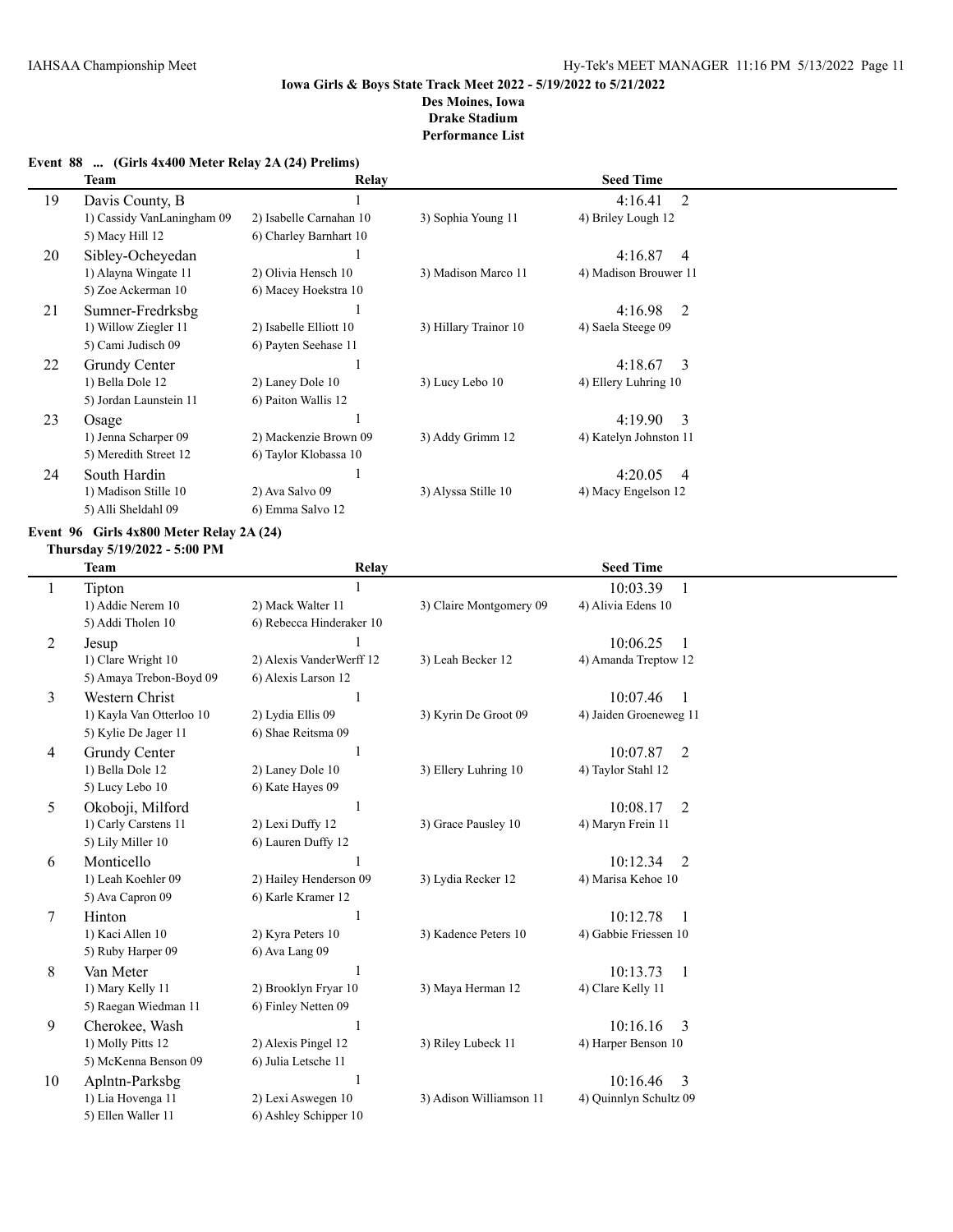|    | <b>Team</b>                                 | Relay                                      |                          | <b>Seed Time</b>                   |  |
|----|---------------------------------------------|--------------------------------------------|--------------------------|------------------------------------|--|
| 11 | Sioux Ctrl, SR                              | $\mathbf{1}$                               |                          | $\overline{2}$<br>10:18.88         |  |
|    | 1) Preslie Peterson 10                      | 2) Morgan Christian 10                     | 3) Allison Ehlers 10     | 4) Linnea Bloom 09                 |  |
|    | 5) Emma Storms 10                           | 6) Mireya Ledesma 12                       |                          |                                    |  |
| 12 | Williamsburg                                | $\mathbf{1}$                               |                          | 10:21.87<br>$\overline{1}$         |  |
|    | 1) Reagan McMenomy 10                       | 2) Ruth Jennings 12                        | 3) April Phillips 11     | 4) Taylor Winegarden 12            |  |
|    | 5) Macey Marovets 11                        | 6) Erica McMullin 11                       |                          |                                    |  |
| 13 | Waukon                                      | 1                                          |                          | 10:22.41<br>1                      |  |
|    | 1) Jayden Knox 11                           | 2) Katarina Kovarik 11                     | 3) Mia Kurth 10          | 4) Paige Hansmeier 11              |  |
|    | 5) Hailie Hanson 12                         | 6) Madelyn Helgerson 12                    |                          |                                    |  |
| 14 | Denver                                      | 1                                          |                          | 10:24.59<br>$\overline{4}$         |  |
|    | 1) Chloe Ristau 12                          | 2) Laci Even 11                            | 3) Aubrey Decker 10      | 4) Amber Homan 11                  |  |
|    | 5) Hailey Homan 09                          | 6) Reeve Ristau 09                         |                          |                                    |  |
| 15 | W Marshall                                  | 1                                          |                          | 10:24.85<br>$\overline{2}$         |  |
|    | 1) Bella Borgos 09                          | 2) Halie Hohnstein 10                      | 3) Ryleigh Storjohann 09 | 4) Emelia Hauser 11                |  |
|    | 5) Lilly Buck 12                            | 6) Lily Zahnd 09                           |                          |                                    |  |
| 16 | Cent Lyon                                   | $\mathbf{1}$                               |                          | $\overline{4}$<br>10:25.11         |  |
|    | 1) Riley Weiler 10                          | 2) Kaylee Davis 12                         | 3) Mary Schriever 10     | 4) Afton Schlumbohm 11             |  |
|    | 5) Brooklyn Krull 12                        | 6) Kaylee Fluit 11                         |                          |                                    |  |
| 17 | Manson NW Web                               | $\mathbf{1}$                               |                          | 10:26.10<br>3                      |  |
|    | 1) Aleksandria Aljets 12                    | 2) Preslie Oswald 11                       | 3) Alyssa Richman 09     | 4) Paige Condon 12                 |  |
|    | 5) Amber Aljets 10                          | 6) Raegan Wooldridge 10                    |                          |                                    |  |
| 18 | Crestwood                                   |                                            |                          | 10:27.67<br>$\overline{2}$         |  |
|    | 1) Kyleigh Foster 12                        | 2) Olivia Ollendick 11                     | 3) Kendel Slavin 12      | 4) Kinze Shea 10                   |  |
|    | 5) Laney Peter 09                           | 6) Tara Koshatka 11                        |                          |                                    |  |
| 19 | Albia                                       | $\mathbf{1}$                               |                          | 10:28.91<br>$\mathbf{1}$           |  |
|    | 1) Avery Major 10<br>5) Olivia Sheffield 09 | 2) Ellie Martin 12<br>6) Makenna Cronin 10 | 3) Abby George 09        | 4) Serene Thompson 09              |  |
|    |                                             | $\mathbf{1}$                               |                          |                                    |  |
| 20 | <b>Ridge View</b><br>1) Tatum Shepherd 10   | 2) Morgan Todd 12                          | 3) Madison Stowater 10   | 10:32.33<br>4<br>4) Shae Dutler 10 |  |
|    | 5) Mya Henningson 09                        | 6) Jaycie Vohs 10                          |                          |                                    |  |
| 21 | S Hamilton                                  | $\mathbf{1}$                               |                          | 3<br>10:33.89                      |  |
|    | 1) Anna Lammers 12                          | 2) McKenna Miller 09                       | 3) Kailyn Northrop 10    | 4) Madison Beaune 12               |  |
|    | 5) Mercedes Beaune 12                       | 6) Ashlyn Erickson 10                      |                          |                                    |  |
| 22 | Mediapolis                                  | 1                                          |                          | 10:34.07<br>$\overline{2}$         |  |
|    | 1) Kyra Anderson 12                         | 2) Jaydon Wirt 10                          | 3) Brooklyn Moehle 12    | 4) Haley Steffener 10              |  |
|    | 5) Hanna Wagenbach 10                       | 6) Aubrey Kuntz 10                         |                          |                                    |  |
| 23 | Mid-Prairie, W                              | 1                                          |                          | 3<br>10:34.55                      |  |
|    | 1) Annika Poll 10                           | 2) Phoebe Shetler 10                       | 3) Greta Sieren 10       | 4) Abby Fleming 10                 |  |
|    | 5) Dessa Poll 09                            | 6) Sydney Yoder 12                         |                          |                                    |  |
| 24 | Treynor                                     | $\mathbf{1}$                               |                          | 10:39.83<br>$\overline{2}$         |  |
|    | 1) Carissa Spanier 12                       | 2) Kasey Lang 11                           | 3) Alexa Schwartz 10     | 4) Alyssa Kulesa 10                |  |
|    | 5) Aubree James 10                          | 6) Reese Chapman 09                        |                          |                                    |  |

### **Event 96 ... (Girls 4x800 Meter Relay 2A (24))**

# **Event 110 Girls 800 Sprint Medley 2A (24)**

## **Saturday 5/21/2022 - 9:12 AM**

| <b>Team</b>            | Relay                    |                     | <b>Seed Time</b>  |  |
|------------------------|--------------------------|---------------------|-------------------|--|
| <b>KPWC</b>            |                          |                     | 1:49.28           |  |
| 1) MaKenna Bowman 11   | 2) McKenzie Goodwin 12   | 3) Aubree Bell 12   | 4) Erika Kuntz 12 |  |
| 5) Brooklyn Beelner 09 | 6) Allison Reinking 11   |                     |                   |  |
| Denver                 |                          |                     | 1:50.63           |  |
| 1) Amelia Powers 09    | 2) Elaina Hildebrandt 10 | 3) Natalie Demai 11 | 4) Anna Curtis 11 |  |
| 5) Laci Even 11        | 6) Aubrey Decker 10      |                     |                   |  |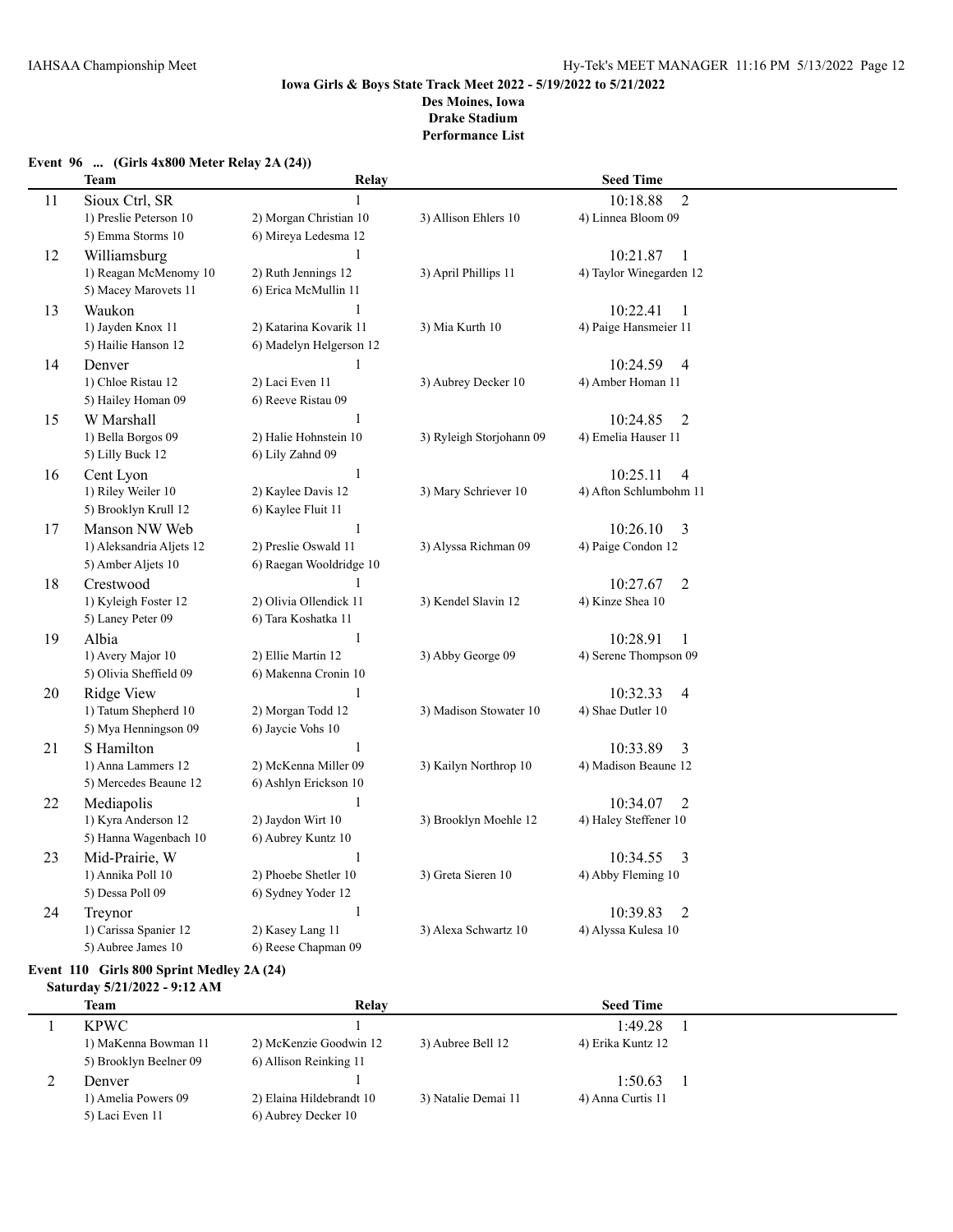## **Event 110 ... (Girls 800 Sprint Medley 2A (24))**

|    | <b>Team</b>                                     | Relay                                       |                       | <b>Seed Time</b>                            |  |
|----|-------------------------------------------------|---------------------------------------------|-----------------------|---------------------------------------------|--|
| 3  | Clear Lake                                      | 1                                           |                       | 1:51.40<br>1                                |  |
|    | 1) Madison Leisure 09                           | 2) Makella Jacobs 11                        | 3) Lydia Brattrud 09  | 4) Reese Brownlee 09                        |  |
|    | 5) Josie Lester 09                              | 6) Rebekah Steinbron 09                     |                       |                                             |  |
| 4  | Unity Chrst, OC                                 | $\mathbf{1}$                                |                       | 1:51.99<br>1                                |  |
|    | 1) Jadyn Hofmeyer 09                            | 2) Molly Zylstra 11                         | 3) Anna Heynen 10     | 4) Gracie Schoonhoven 11                    |  |
|    | 5) Emily Noteboom 09                            | 6) Maddie Hoogland 09                       |                       |                                             |  |
| 5  | Dike-NH                                         | 1                                           |                       | 1:52.19<br>$\overline{2}$                   |  |
|    | 1) Shelby Ohrt 10                               | 2) Ella Costello 11                         | 3) Macie Graves 09    | 4) Taylor Kvale 12                          |  |
|    | 5) Payton Petersen 10                           | 6) Taylor Hoehns 12                         |                       |                                             |  |
| 6  | Panorama                                        | 1                                           |                       | 1:52.37<br>1                                |  |
|    | 1) Zoey Hambleton 10                            | 2) Grace Webner 12                          | 3) Payton Beckman 12  | 4) Jaidyn Sellers 10                        |  |
|    | 5) Faith Recker 09                              | 6) Cayden Iredale 09                        |                       |                                             |  |
| 7  | Mid-Prairie, W                                  | 1                                           |                       | 1:52.56<br>1                                |  |
|    | 1) Madeline Schrader 11                         | 2) Alyssa McDowell 12                       | 3) Ella Groenewold 11 | 4) Mitzi Evans 12                           |  |
|    | 5) Tabitha Evans 11                             | 6) Maya Nonnenmann 11                       |                       |                                             |  |
| 8  | Van Meter                                       |                                             |                       | 1:52.74<br>2                                |  |
|    | 1) Shea Rhodes 12                               | 2) Kennedy Wiedman 10                       | 3) Eden Moore 10      | 4) Maya Herman 12                           |  |
|    | 5) Makenzie Dubbin 09                           | 6) Zoie Vaught 12                           |                       |                                             |  |
| 9  | Northeast, GL                                   | $\mathbf{1}$                                |                       | 1:52.96<br>1                                |  |
|    | 1) Madison Tarr 12                              | 2) Alyssa Fowler 11                         | 3) Paige Holst 11     | 4) Ellie Rickertsen 12                      |  |
|    | 5) Madison Messerich 12                         | 6) Jeorgia Neumann 09                       |                       |                                             |  |
| 10 | Underwood                                       | $\mathbf{1}$                                |                       | 1:53.29<br>3                                |  |
|    | 1) Tayler Krueger 12                            | 2) Haley Stangl 09                          | 3) Tieler Hull 09     | 4) Aliyah Humphrey 11                       |  |
|    | 5) Ali Fletcher 11                              | 6) Kinsley Ferguson 10                      |                       |                                             |  |
| 11 | Estherville-LC                                  | $\mathbf{1}$                                |                       | 1:53.30<br>2                                |  |
|    | 1) Brei Christoffer 11                          | 2) Tatum Dunlavy 10                         | 3) Rylee Yager 09     | 4) Jasey Anderson 10                        |  |
|    | 5) Cara Schiltz 09                              | 6) Jordyn Stokes 11                         |                       |                                             |  |
| 12 | Pocahon Area                                    | $\mathbf{1}$                                |                       | 1:53.49<br>2                                |  |
|    | 1) Allison Anderson 12                          | 2) Amanda Davis 09                          | 3) Puritie Smith 12   | 4) Jenna Vonnahme 10                        |  |
|    | 5) Abby Oberhelman 11                           | 6) Allie Oberhelman 11                      |                       |                                             |  |
| 13 |                                                 | 1                                           |                       | 1:54.05                                     |  |
|    | W Lyon, Inwood<br>1) Jersey Hawf 09             | 2) Macey Jones 10                           | 3) Randi Childress 11 | 3<br>4) Kyndra Gramstad 09                  |  |
|    | 5) Emma Knobloch 11                             | 6) Evy Knoblock 10                          |                       |                                             |  |
|    |                                                 | 1                                           |                       |                                             |  |
| 14 | Roland-Story<br>1) Adalyn Sporleder 09          | 2) Reagan Faber 11                          | 3) Kamryn Lande 09    | 1 Conv<br>1:54.08<br>4) Lauryn Kilstofte 10 |  |
|    | 5) Kennedy Petersen 09                          | 6) Mackenzie Crutchfield 11                 |                       |                                             |  |
|    | Okoboji, Milford                                | $\mathbf{1}$                                |                       | 1:54.23<br>4                                |  |
| 15 |                                                 |                                             |                       | 4) Zoey Holmes 10                           |  |
|    | 1) Krishauna Allen 09<br>5) Ethnee Jorgensen 12 | 2) Leah Sorenson 12<br>6) Carly Carstens 11 | 3) Ellsa Jorgensen 11 |                                             |  |
|    |                                                 |                                             |                       |                                             |  |
| 16 | Forest City<br>1) Emma Anderson 10              | $\mathbf{1}$<br>2) Regan Helgeson 12        | 3) Jalyn Hovenga 10   | 1:54.46<br>2<br>4) Bethany Warren 09        |  |
|    | 5) Jessa Swearingen 09                          | 6) Karly Lambert 11                         |                       |                                             |  |
|    |                                                 |                                             |                       |                                             |  |
| 17 | Eddyvl-Blakes/F                                 | $\mathbf{1}$                                |                       | 1:54.67<br>2                                |  |
|    | 1) Kate Shafer 09                               | 2) Ruth E Gutch 12                          | 3) Molly Shafer 09    | 4) Lizzy Van Utrecht 11                     |  |
|    | 5) Abby Jager 10                                | 6) Hailey Boyer 10                          |                       |                                             |  |
| 18 | Treynor                                         | $\mathbf{1}$                                |                       | 1:54.70<br>$\overline{4}$                   |  |
|    | 1) Keelea Navara 12                             | 2) Olivia Larsen 09                         | 3) Jozie Lewis 10     | 4) Rachel Kinsella 12                       |  |
|    | 5) Allie Houser 10                              |                                             |                       |                                             |  |
| 19 | Williamsburg                                    | $\mathbf{1}$                                |                       | 1:54.81<br>2 Conv                           |  |
|    | 1) Makenna Hughes 09                            | 2) Rylee Vercande 12                        | 3) Ailea Wetjen 09    | 4) Kendra Eichhorn 12                       |  |
|    | 5) Shannon Finn 10                              | 6) Elizabeth Stohlmann 10                   |                       |                                             |  |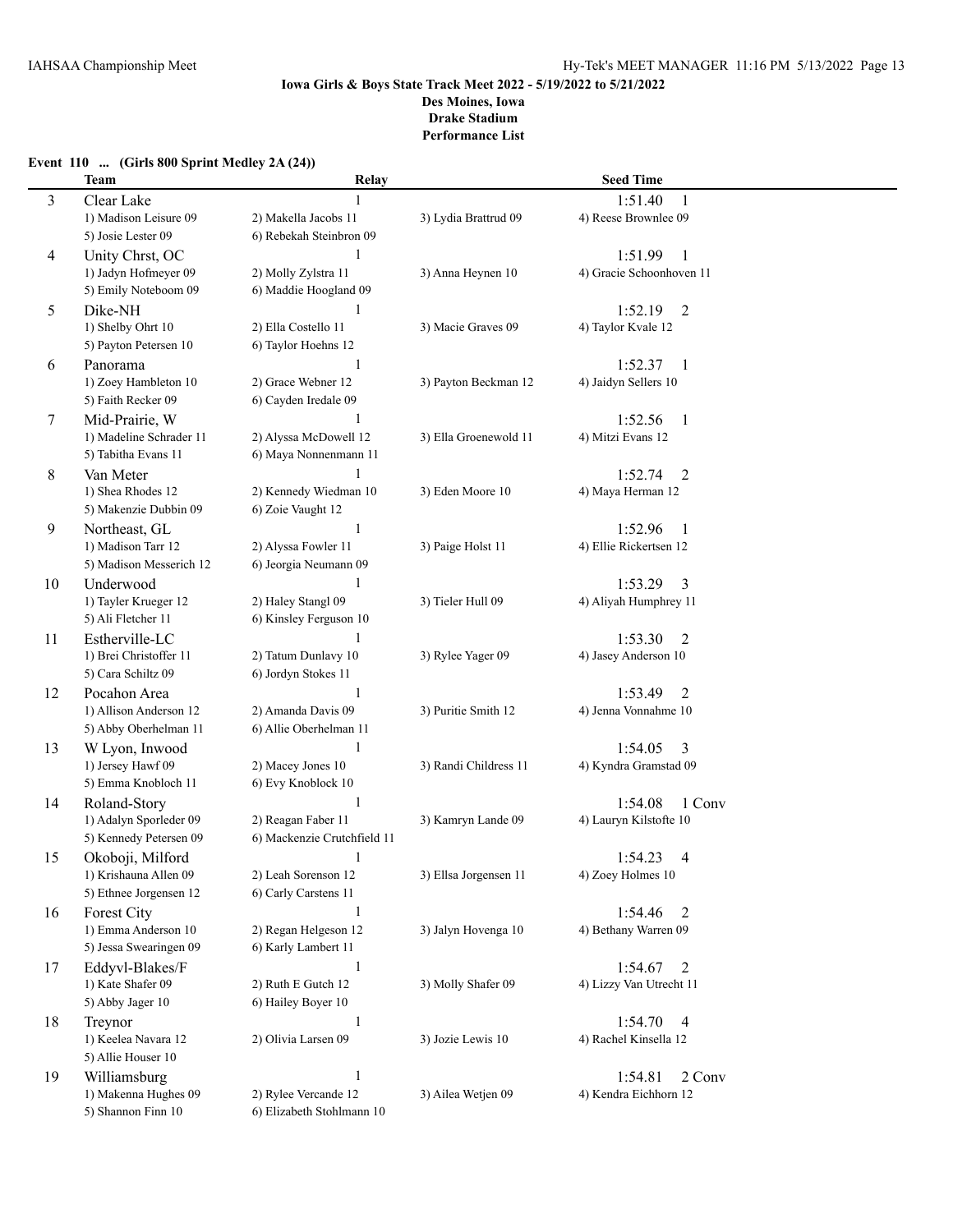### **Event 110 ... (Girls 800 Sprint Medley 2A (24))**

|    | <b>Team</b>              | Relay                    |                       | <b>Seed Time</b>          |  |
|----|--------------------------|--------------------------|-----------------------|---------------------------|--|
| 20 | Durant                   |                          |                       | $1:55.32 \quad 2$         |  |
|    | 1) Shannon Head 12       | 2) Isabelle DeLong 10    | 3) Emma Meincke 09    | 4) Carlie Jo Fusco 11     |  |
|    | 5) Lainey Shelangoski 10 | 6) Kennedy Schumacher 10 |                       |                           |  |
| 21 | New Hampton              |                          |                       | $1:55.43$ 3               |  |
|    | 1) Alivya Wisner 11      | 2) Taylor Ries 09        | 3) Kinsley Hackman 09 | 4) Hailee Pesek 10        |  |
|    | 5) Addison Trower 10     | 6) Josie Speltz 09       |                       |                           |  |
| 22 | Osage                    |                          |                       | 1:55.67<br>$\overline{4}$ |  |
|    | 1) Brooklyn Halbach 11   | 2) Azure Christensen 11  | 3) Meredith Street 12 | 4) Addy Grimm 12          |  |
|    | 5) Maegan Krebsbach 12   | 6) Jenna Scharper 09     |                       |                           |  |
| 23 | S Hamilton               |                          |                       | 1:56.74<br>3 Conv         |  |
|    | 1) Kate Barkema 11       | 2) Makena Galetich 10    | 3) Kelbe Krumm 12     | 4) Ashlyn Erickson 10     |  |
|    | 5) Tanna Thompson 10     | 6) Anna Lammers 12       |                       |                           |  |
| 24 | W Monona                 |                          |                       | $1:56.78$ 3               |  |
|    | 1) Carly Miller 11       | 2) Sophia Woodward 09    | 3) Kacy Miller 10     | 4) Miella Struble 12      |  |
|    | 5) Jalyn Struble 10      | 6) Joslin Gaukel 10      |                       |                           |  |

### **Event 118 Girls High Jump 2A (24)**

|                                   | <b>Name</b>               |    | Year School     | <b>Seed Mark</b> |                |
|-----------------------------------|---------------------------|----|-----------------|------------------|----------------|
| 1                                 | Maddie Olson              | 11 | Sheldon         | 5-08.00          | 1              |
| $\overline{c}$                    | Olyvia Bellows            | 10 | Aplntn-Parksbg  | 5-07.00          | 1              |
| 3                                 | Molly Zylstra             | 11 | Unity Chrst, OC | 5-05.00          | 2              |
| 4                                 | Molly Shafer              | 09 | Eddyvl-Blakes/F | 5-05.00          | 1              |
| 5                                 | Ella Groenewold           | 11 | Mid-Prairie, W  | $5-04.00$        | 2              |
| 6                                 | Carlee Rochford           | 11 | New Hampton     | $5-04.00$        | 1              |
| 7                                 | Cameron Johnson           | 10 | Waukon          | 5-03.00          | 2              |
| 8                                 | Alyssa Fowler             | 11 | Northeast, GL   | 5-03.00          | 1              |
| 9                                 | Cara Veenstra             | 11 | Pella Christian | $5 - 02.00$      | 1              |
| 10                                | <b>Elizabeth Chambers</b> | 12 | Northeast, GL   | $5 - 02.00$      | 2              |
| 11                                | Shae Dillavou             | 12 | Forest City     | $5 - 02.00$      | 3              |
| 12                                | Nahia Ellis               | 11 | Cherokee, Wash  | $5 - 02.00$      | 3              |
| 13                                | Chloe Largent             | 12 | <b>ACGC</b>     | 5-01.00          |                |
| 14                                | Alizabeth Jacobsen        | 10 | Underwood       | $5 - 00.00$      | 2              |
| 15                                | Kylee Schuler             | 09 | W Marshall      | $5 - 00.00$      | 2              |
| 16                                | Grace Sanderson           | 11 | Camanche        | $5 - 00.00$      | 3              |
| 17                                | Madison Ehrig             | 10 | Emmetsburg      | $5 - 00.00$      | 4              |
| 18                                | Anna Coffee               | 12 | Hinton          | $5 - 00.00$      | 1              |
| 19                                | Mallory Becker            | 12 | Jesup           | $5 - 00.00$      | 2              |
| 20                                | Aubrey De Groot           | 11 | Unity Chrst, OC | $5 - 00.00$      | 5              |
| 21                                | Lexi McElrath             | 11 | <b>KPWC</b>     | $4 - 11.00$      | $\overline{2}$ |
| 22                                | Addie Lawson              | 10 | Pocahon Area    | $4 - 10.00$      | 3              |
| 23                                | Grace Neuberger           | 10 | S Hamilton      | $4 - 10.00$      | 3              |
| 24                                | <b>Molly Birks</b>        | 11 | Van Meter       | $4 - 10.00$      | 3              |
| Event 126 Girls Long Jump 2A (24) |                           |    |                 |                  |                |
| Thursday 5/19/2022 - 4:30 PM      |                           |    |                 |                  |                |
|                                   | Name                      |    | Year School     | <b>Seed Mark</b> |                |
| $\mathbf{1}$                      | Macy Daufeldt             | 12 | West Liberty    | 17-11.75         | $\mathbf{1}$   |
| $\overline{2}$                    | Carlee Rochford           | 11 | New Hampton     | 17-10.75         | 1              |
| 3                                 | Reese Brownlee            | 09 | Clear Lake      | 17-08.50         | 2              |
| 4                                 | Liz Carbaugh              |    | 12 Red Oak      | 17-07.00         | $\mathbf{1}$   |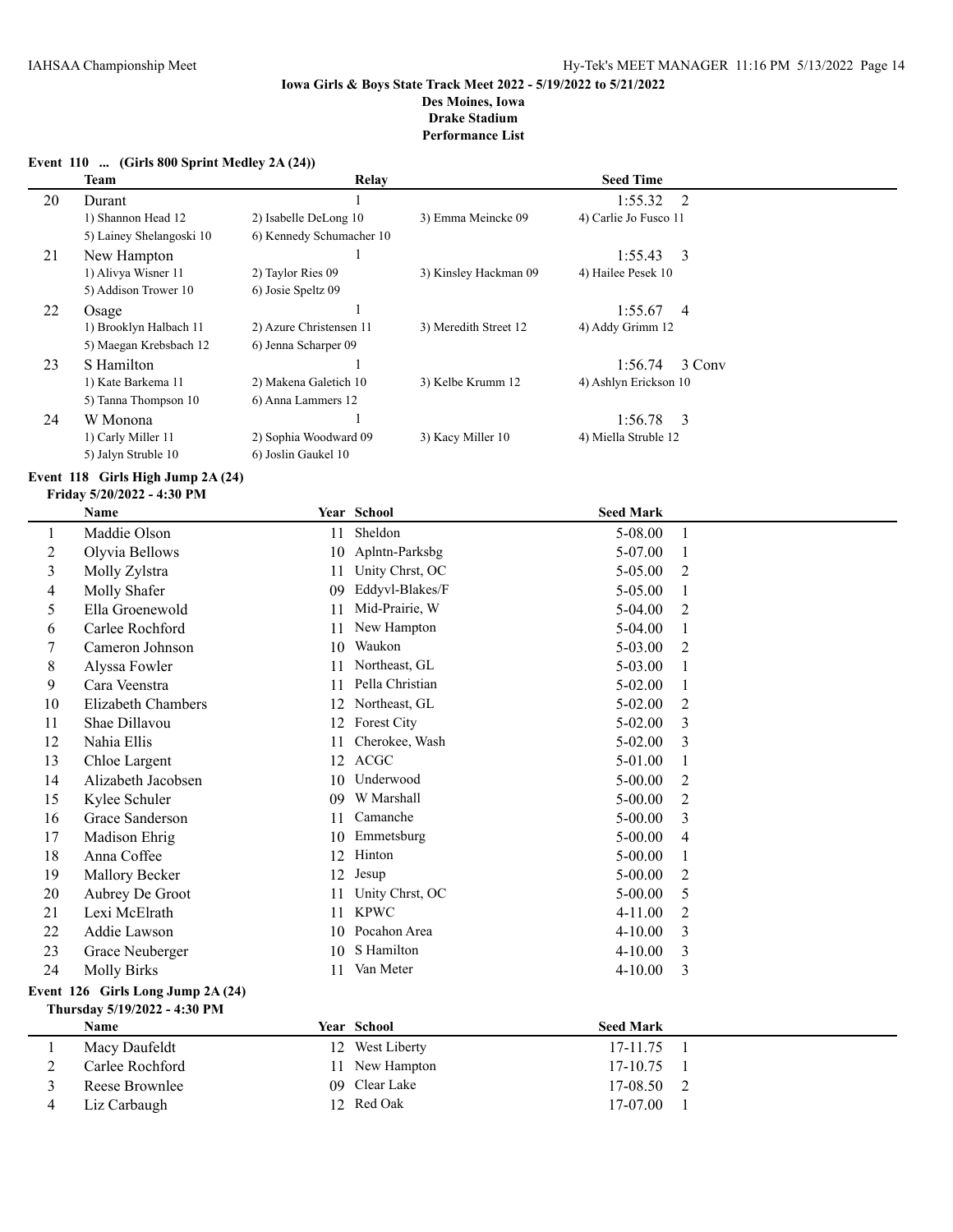## **Event 126 ... (Girls Long Jump 2A (24))**

|                          | Name                                 |    | Year School         | <b>Seed Mark</b> |                |
|--------------------------|--------------------------------------|----|---------------------|------------------|----------------|
| 5                        | Olivia Shannon                       |    | 11 Greene County    | 17-04.75         | $\overline{2}$ |
| 6                        | Kinsey Alt                           | 11 | W Central Valley    | 17-04.50         | 3              |
| $\overline{7}$           | Zoie Vaught                          | 12 | Van Meter           | 17-03.25         | 4              |
| $\,8\,$                  | Jordyn Reimer                        | 11 | Underwood           | 17-03.00         | 5              |
| 9                        | Paige Millikan                       |    | 12 Clarinda         | 16-11.00         | 6              |
| 10                       | Aubree Bell                          |    | 12 KPWC             | 16-08.25         | $\mathbf{1}$   |
| 11                       | Grace Sanderson                      | 11 | Camanche            | 16-07.00         | $\overline{2}$ |
| 12                       | Allie Houser                         | 10 | Treynor             | 16-06.00         | 7              |
| 13                       | Adalyn Sporleder                     | 09 | Roland-Story        | 16-06.00         | 1              |
| 14                       | Jenna Balt                           | 11 | Western Christ      | 16-05.00         | $\mathbf{1}$   |
| 15                       | Addyson Jeske                        | 09 | Eagle Grove         | 16-05.00         | 1              |
| 16                       | Jasey Anderson                       | 10 | Estherville-LC      | 16-04.75         | $\overline{2}$ |
| 17                       | Catie Hook                           | 10 | Wilton              | 16-03.75         | 3              |
| 18                       | Kelsey Drake                         | 12 | Wilton              | 16-00.00         | 4              |
| 19                       | Emma Lueck                           | 10 | Mid-Prairie, W      | 15-10.25         | $\mathbf{1}$   |
| 20                       | Kallie Greiner                       | 11 | Davis County, B     | 15-10.00         | $\overline{c}$ |
| 21                       | Jessa Swearingen                     | 09 | Forest City         | 15-09.25         | 3              |
| 22                       | Ava Mills                            | 10 | Union, LaPorte C    | 15-07.75         | $\overline{2}$ |
| 23                       | Alex Blackford                       | 11 | Pleasantville       | 15-02.25         | $\overline{2}$ |
| 24                       | Lexi McElrath                        |    | 11 KPWC             | 15-01.25         | 2              |
|                          | Event 134 Girls Discus Throw 2A (24) |    |                     |                  |                |
|                          | Friday 5/20/2022 - 2:00 PM           |    |                     |                  |                |
|                          | Name                                 |    | Year School         | <b>Seed Mark</b> |                |
| $\mathbf{1}$             | Allie Schweitzberger                 |    | 11 KPWC             | 133-04           | $\mathbf{1}$   |
| $\overline{c}$           | Shelby Mills                         |    | 12 Southeast Valley | 127-10           | $\overline{2}$ |
| $\mathfrak{Z}$           | Jana Ter Wee                         |    | 10 W Lyon, Inwood   | 125-07           | $\mathbf{1}$   |
| $\overline{\mathcal{A}}$ | Maddie Fischer                       |    | 10 Anamosa          | 125-04           | $\mathbf{1}$   |
| 5                        | Sydney Eggena                        |    | 12 Denver           | 121-05           | $\mathbf{1}$   |
| 6                        | Kristen Davis                        |    | 12 Pocahon Area     | 121-01           | 3              |
| $\tau$                   | Katie Pickhinke                      | 12 | Ridge View          | 118-05           | 4              |
| $\,8\,$                  | Lauren Kounkel                       |    | 10 Hinton           | 117-03           | 5              |
| 9                        | Kyra Lester                          | 12 | Colfax-Mingo        | 114-02           | 1              |
| 10                       | Mackenzy Grady                       | 12 | S Hamilton          | 112-09           | $\overline{c}$ |
| 11                       | Madison Geise                        | 12 | Roland-Story        | 112-05           | 3              |
| 12                       | Lynsey Countryman                    | 12 | <b>KPWC</b>         | 111-09           | 6              |
| 13                       | Payten Lode                          |    | 12 Sheldon          | 110-04           | 2              |
| 14                       | Sarah Dean                           |    | 09 N Fayette Val    | 110-02           | 1              |
| 15                       | Allie Cloke                          | 12 | Cardinal, Eldon     | 108-05           | 1              |
| 16                       | <b>Tayler Wessely</b>                | 12 | Dike-NH             | 108-00           | $\overline{c}$ |
| 17                       | Megan Vander Pol                     | 10 | Western Christ      | 106-08           | 3              |
| 18                       | Madeline Nonnenmann                  | 12 | Mid-Prairie, W      | 106-06           | 2              |
| 19                       | Ellie Sibbel                         | 10 | Kuemper Cath        | $105 - 11$       | 1              |
| 20                       | Jadyn Sawyer                         | 12 | Grundy Center       | $105 - 11$       | 3              |
| 21                       | McKayla Smith                        | 12 | Colfax-Mingo        | 104-02           | 4              |
| 22                       | Allison Kenneavy                     | 12 | Camanche            | 103-08           | 2              |
| 23                       | Ericka Power                         |    | 10 Osage            | $101 - 11$       | $\overline{2}$ |
| 24                       | Sara Morales                         |    | 12 Shenandoah       | 101-09           | $\overline{2}$ |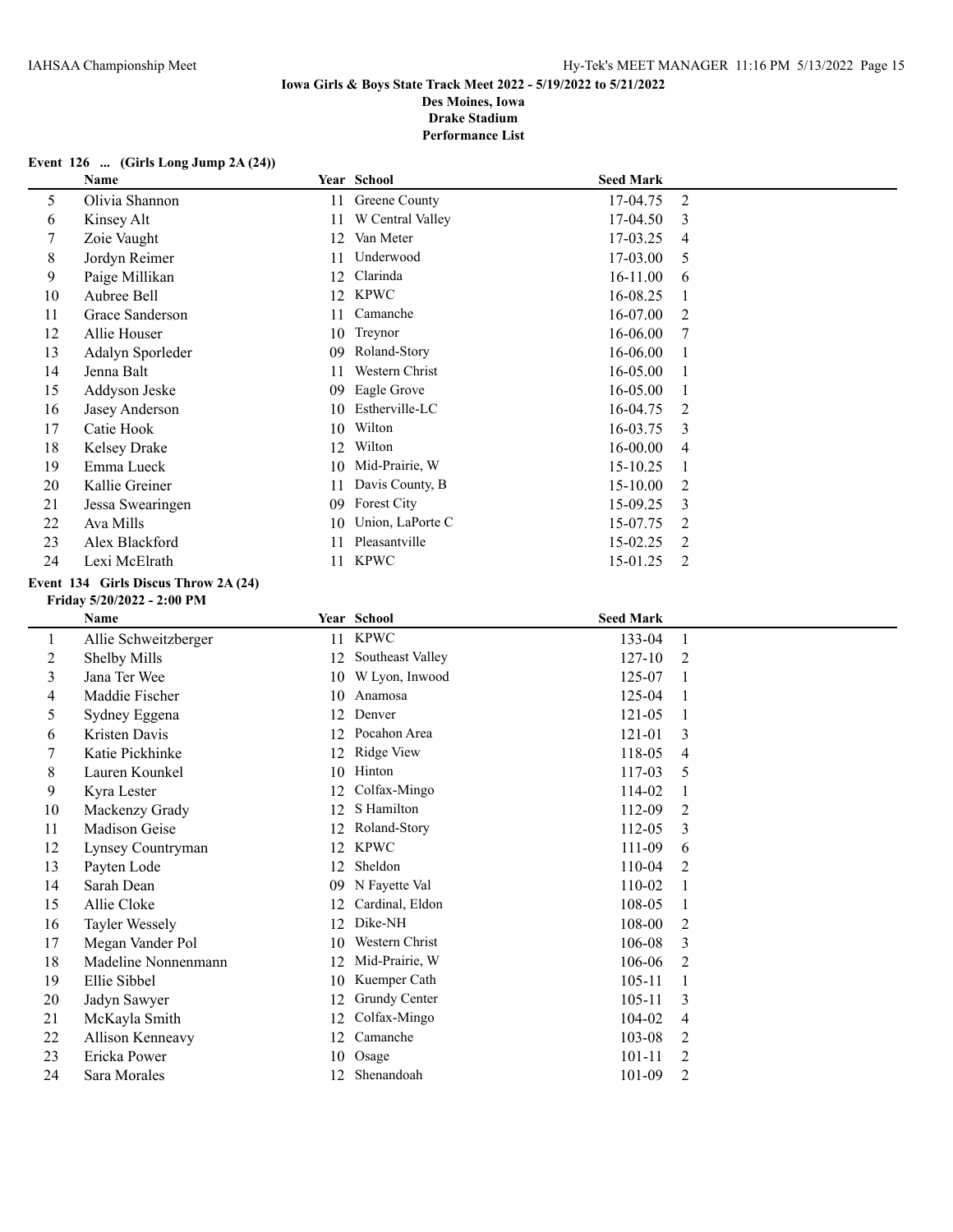#### **Event 142 Girls Shot Put 2A (24) Thursday 5/19/2022 - 2:00 PM**

| Name             |    |                       | <b>Seed Mark</b>      |   |
|------------------|----|-----------------------|-----------------------|---|
| Sydney Eggena    | 12 |                       | 42-02.50              |   |
| Dahlia Gardiner  | 12 | Grundy Center         | 39-09.25              | 2 |
| Kenzie Schon     | 12 | Kuemper Cath          | 39-09.00              |   |
| Jana Ter Wee     | 10 | W Lyon, Inwood        | 38-00.00              |   |
| Ellie Sibbel     | 10 | Kuemper Cath          | 37-11.50              | 2 |
| Macy Friest      | 12 | Roland-Story          | 37-04.50              |   |
| Alyssa Pierce    | 09 | West Branch           | 37-04.00              |   |
| McKayla Smith    | 12 | Colfax-Mingo          | 37-03.50              | 2 |
| Keira Hammen     | 11 | South Cent Cal        | 37-02.50              |   |
| Lauren Kounkel   | 10 | Hinton                | 37-00.00              | 2 |
| Allison Kenneavy | 12 | Camanche              | 36-02.50              | 2 |
| Aubrey Metzger   | 09 | Cent Lyon             | 36-02.50              | 2 |
| Tayler Wessely   | 12 | Dike-NH               | 36-01.75              | 3 |
| Sara Morales     | 12 | Shenandoah            | 36-01.00              | 3 |
| Cora Mescher     | 12 | Monticello            | 36-00.50              | 3 |
| Katelyn Grady    | 11 | Sheldon               | 36-00.50              | 3 |
| Rylee Gallaher   | 11 | PCM, Monroe           | 35-08.00              | 3 |
| Kennedy Wheater  | 12 | E Marshall            | 35-03.50              | 4 |
| Kloe Hemmersbach | 10 | Waukon                | 35-03.50              |   |
| Elle Ridgeway    | 11 | Williamsburg          | 35-01.50              | 5 |
| Jadyn Huisman    | 10 | Treynor               | 35-01.00              | 4 |
| Kaci Crum        | 09 | <b>Central Sprngs</b> | 34-09.25              | 2 |
| Paige Kaster     | 11 | Albia                 | 33-10.50              |   |
| Kaylee Corbin    | 12 | Louisa-Musc           | 33-09.00              | 2 |
|                  |    |                       | Year School<br>Denver |   |

# **Event 149 Girls Distance Medley 2A (24)**

#### **Friday 5/20/2022 - 2:40 PM**

|   | Team                  | Relay                    |                          | <b>Seed Time</b>         |
|---|-----------------------|--------------------------|--------------------------|--------------------------|
|   | Van Meter             |                          |                          | 4:18.07                  |
|   | 1) Raegan Wiedman 11  | 2) Eden Moore 10         | 3) Maya Herman 12        | 4) Mary Kelly 11         |
|   | 5) Teya Speltz 09     | 6) Clare Kelly 11        |                          |                          |
| 2 | Denver                |                          |                          | 4:18.36                  |
|   | 1) Anna Curtis 11     | 2) Elaina Hildebrandt 10 | 3) Natalie Demai 11      | 4) Amber Homan 11        |
|   | 5) Laci Even 11       | 6) Chloe Ristau 12       |                          |                          |
| 3 | Sumner-Fredrksbg      |                          |                          | 4:20.06                  |
|   | 1) Jana Meyer 10      | 2) Sasha Gitch 11        | 3) Saela Steege 09       | 4) Hillary Trainor 10    |
|   | 5) Cami Judisch 09    | 6) Willow Ziegler 11     |                          |                          |
| 4 | Unity Chrst, OC       |                          |                          | 4:20.25                  |
|   | 1) Anna Heynen 10     | 2) Emily Noteboom 09     | 3) Gracie Schoonhoven 11 | 4) Jaelye Woudstra 09    |
|   | 5) Morgan De Groot 09 | 6) Haley Kuperus 10      |                          |                          |
| 5 | Williamsburg          |                          |                          | 4:22.23                  |
|   | 1) Ailea Wetjen 09    | 2) Kendra Eichhorn 12    | 3) Shannon Finn 10       | 4) Macey Marovets 11     |
|   | 5) Makenna Hughes 09  | 6) Taylor Winegarden 12  |                          |                          |
| 6 | Forest City           |                          |                          | 2<br>4:24.07             |
|   | 1) Regan Helgeson 12  | 2) Shae Dillavou 12      | 3) Bethany Warren 09     | 4) Lilian Nelson 11      |
|   | 5) Emma Anderson 10   | 6) Emilie Weaver 10      |                          |                          |
| 7 | Crestwood             |                          |                          | $\mathcal{E}$<br>4:24.18 |
|   | 1) Dylan Rahlf 12     | 2) Lily Troendle 09      | 3) Olivia Johnson 09     | 4) Kyleigh Foster 12     |
|   | 5) Aubrey Mannery 09  | 6) Olivia Ollendick 11   |                          |                          |